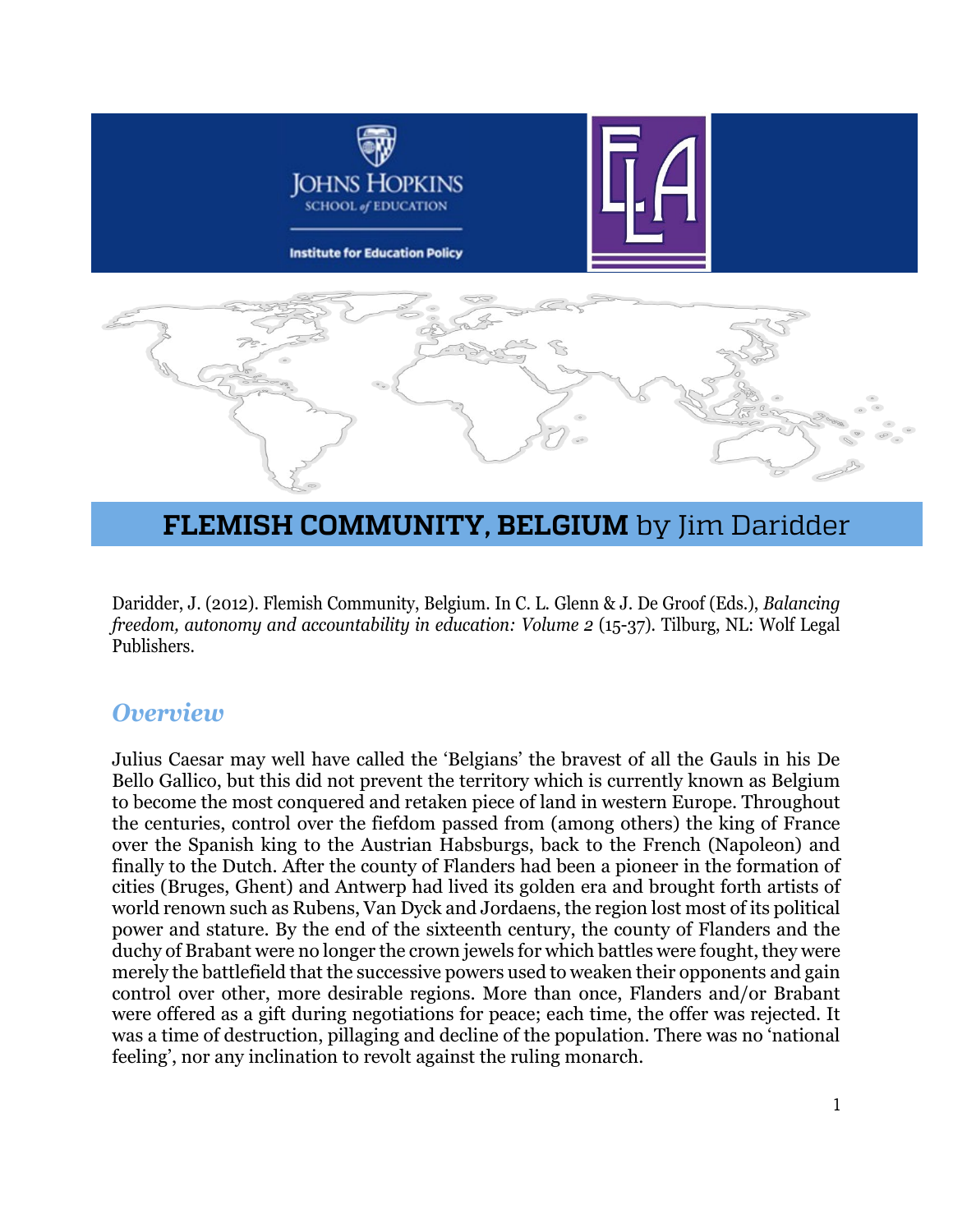Given these conditions and the rather docile nature of the population – as far as political aspirations and independence were concerned – it's remarkable that education, more specifically the freedom of education and the right to autonomously found and organise schools without too much governmental interference, has been a catalyst in the only two 'Belgian revolutions' in history.

Since 1713, the so-called 'Southern Netherlands' had been under Austrian rule. At that time, education was nearly completely in the hands of the Catholic Church, partly as the heir to the monasteries but mostly by lack of any 'public' initiative altogether. Emperor Joseph II was a man of his time – the Age of Enlightenment –and had drastic changes in mind. After granting the Protestants freedom of religion, the emperor abolished a number of 'useless' monasteries and introduced civil marriage. Adding insult to injury, he abolished the bishops' seminaries and reorganized the training of priests. When he also imposed new administrative and judicial authorities, clergy and nobility forged an alliance. Events quickly got out of hand, and in 1789 (alongside revolution in Paris and turmoil in Holland) Europe witnessed the birth of the 'Republic of the United Belgian States'. It lasted until 1790, when the 'Belgian State', already succumbing to internal strife, returned to Austrian control, only to be succeeded by the French in 1794.

After Napoleon's defeat at Waterloo, control over the region passed to the Netherlands and the United Kingdom of the Netherlands was formed. Like Joseph II before him, King William I had 'new ideas', and most were equally ill-received. He failed to fully integrate the southern provinces: they were underrepresented in parliament, French did not get the same status as Dutch in the army and the national administration. Moreover, King William made the same 'mistake' as his Austrian predecessor: he intervened radically in the educational system.<sup>[1](#page-19-0)</sup> The training of priests was to become a matter of state, not of the church, and the existing church monopoly on the schools was to be ended. Primary schools could remain catholic, but were brought under state supervision; for secondary education, the state organised official schools and equally raised the level of supervision over the existing Catholic schools. History was about to repeat itself. Once again, two very dissimilar groups were driven into each other's arms. Since society had become more politically organised than in 1789, those groups no longer represented a social status (nobility, clergy) but political movements with a more formalised 'striking power'. The reforms of King William led to the 'monster coalition' of Liberals and Catholics and after a number of skirmishes rather than a full scale revolutionary war, the kingdom of Belgium was founded in 1830.

The organisation of the educational system was of course not the most important issue in both revolutions, but it was undeniably a strong catalyst, and it remained a delicate issue for more than a century. The significantly opposing views on education of Liberals and Catholics would lead to several open political conflicts and dominated elections. It wasn't until the *School Pact* of 1958[2](#page-19-1) that hostilities finally ceased.

The independent unitary and centralized state of 1830 and the very liberal Constitution of 1831 were reformed in several steps between 1970 and 2012, to develop a complex federal system. At the bottom, there are communes (municipalities) and provinces. At the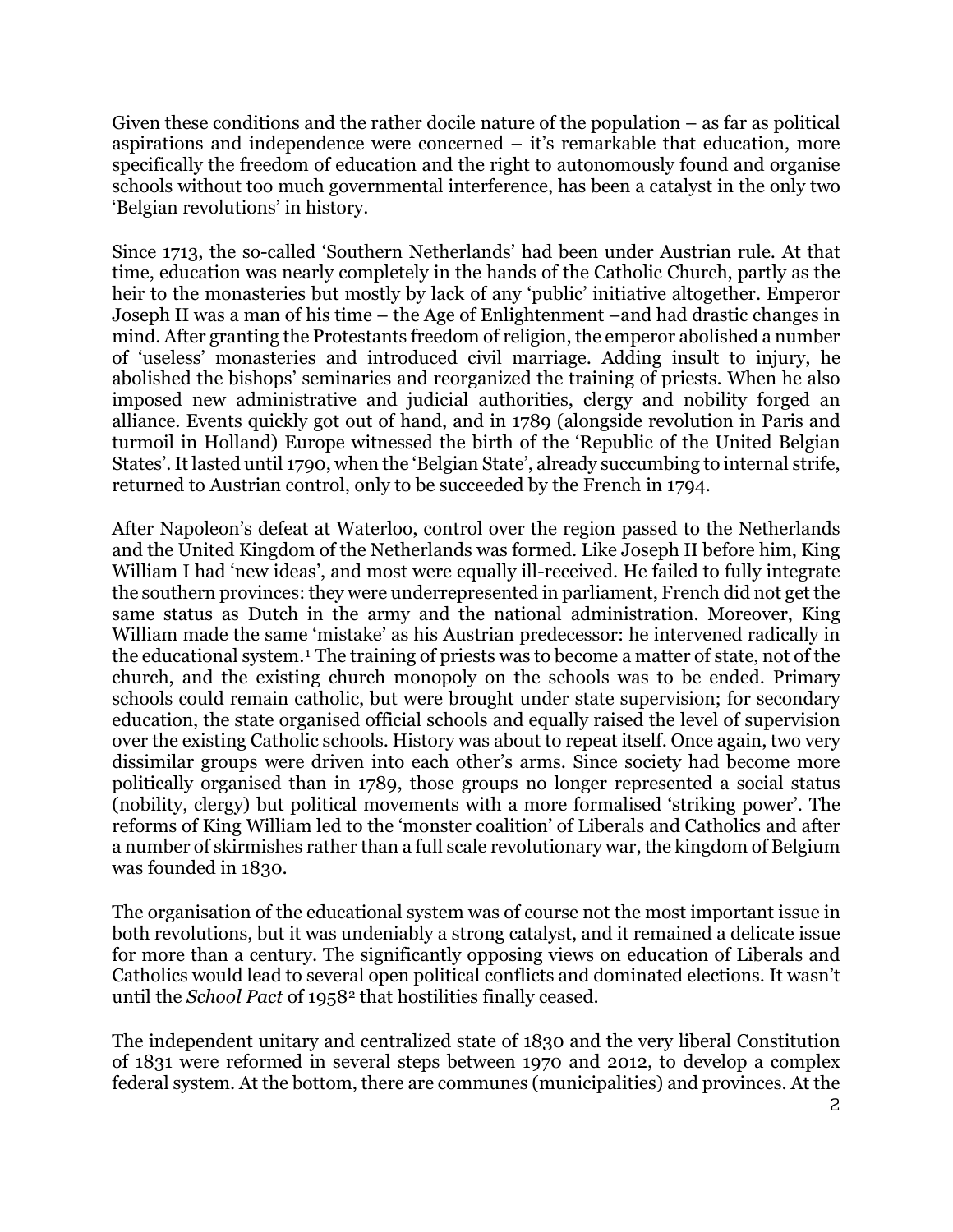top, there are the federal state, three Communities and three Regions. Since the three Communities as well as the three Regions cover the entire territory of the federal state, it is obvious that they overlap. Regions were formed in answer to the desire for more regional diversity in territory-related issues such as the economy, environmental and building regulations, housing, traffic, etc. Regions divide the country along strictly geographical lines, whereas Communities are based on geographical and linguistic criteria alike. There is no hierarchy between the three top levels, although the competences of the Communities and the Regions are determined by federal parliament via a legislative procedure of special majorities. In order to maintain a minimum of coherence, the principle of *federal loyalty* was imbedded in the constitutional reform of 1993: the federal authority, Communities and Regions not only adhere to their respective areas of responsibility but also act in such a way as to avoid all conflict of interest among themselves, the objective being to ensure that the various institutions function as a balanced whole.

Communities were formed to allow for specific policies in person-related issues such as culture, education, and welfare. etc. The powers of the Communities lie essentially in the following areas:

- cultural matters, i.e.: safeguarding and promoting the language; promoting the training of researchers; fine arts; cultural heritage, museums; libraries and record collections; radio and television; support for the press; youth policies; ongoing education and cultural events; physical education and sport; recreation and tourism; preschool training, adult education, and extracurricular, artistic, intellectual, civic and social training; social promotion;
- occupational training and redeployment;
- education, except for setting the upper and lower age limits for compulsory schooling, minimum requirements for degrees, and the education pension scheme, which continue to fall under federal jurisdiction;
- certain major aspects of the health care and social welfare policies;
- the use of languages, with exceptions concerning special status municipalities, services whose activities extend beyond the linguistic region in which they are established, and federal and international institutions whose activities are common to more than one Community.

The Parliament of the Flemish Community and its Government are now responsible for education policy in Flanders. The current constitutional and legal framework is the result of evolutions within the population in general, as well as significant historical and philosophical differences between the northern (Flanders) and southern (Frenchspeaking Community) parts of the country who each gained, via the Communities, control over the organization of the educational system.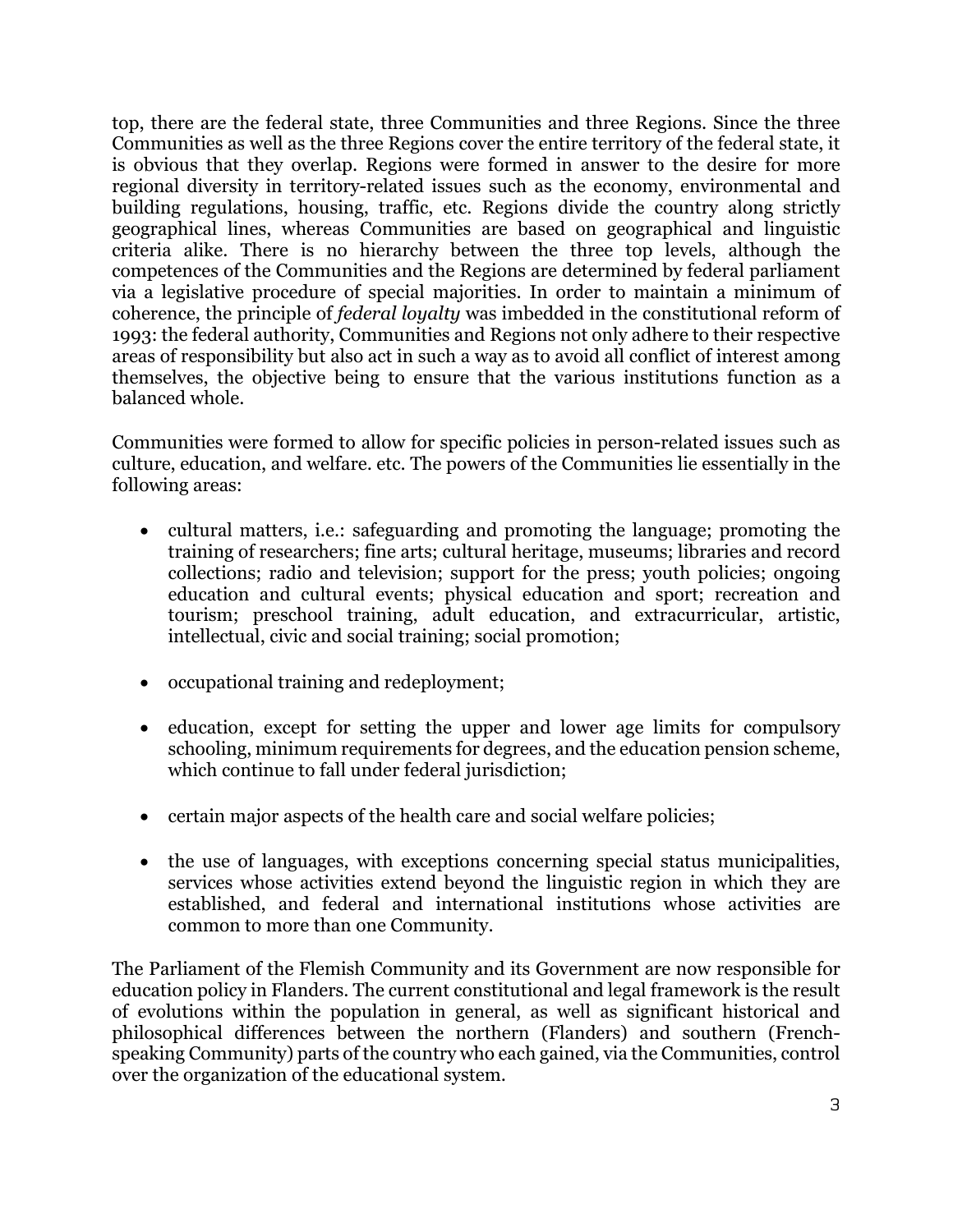At the time when the state was given the right to organize its own education, it was more and more accepted that non-believers also had the right to *non-religious education*, i.e. the so-called public schools organized by the municipalities, provinces and the national state, later the Communities. While historically the overwhelming majority of the Flemish have been Roman Catholic, in the Walloon part there have always existed strong socialist and atheist tendencies.

By consequence, there are relatively more public schools in the south than in Flanders. The intermittent political conflicts over the independence and public funding of (predominantly non-governmental Catholic schooling during the nineteenth and twentieth centuries were finally laid to rest by the law known as the *School Pact* of 1958, an inter-party agreement that continues to serve as the framework for law and policy in the non-university sector. Secularists and Catholics put aside their struggles for hegemony and returned to the earlier emphasis upon freedom of choice and democratization of education, establishing a school peace (the *Schoolvrede*) that has ensued.

As is the case in most western European countries, personal religious belief has become much less of a dominant factor in society in general and in the political landscape in particular. The difference in the presence of both official and free schools in both major Communities remains a witness of the historical evolution.

### *The constitutional and legal framework*

To allow the transfer of education to the Communities, the federal Constitution has been deeply modified in 1988. Article 24 of the Constitution is the constitutional basis of educational freedom in Belgium. [3](#page-19-2) It consists of five major elements. First, the freedom of choice of the parents, that is the right to choose the school, is ensured by the Community (Art. 24, §1). Second, everyone has a right to instruction which respects fundamental freedoms and rights. Access to instruction is free until the end of compulsory schooling (Art. 24, §3). Third, access to education is free up to completion of mandatory schooling (Art. 24, §3). Fourth, all pupils subject to compulsory schooling are entitled to moral and religious education at the expense of the Community (Art. 24, §3) and fifth, all pupils or students, parents, staff members, and educational establishments are equal before laws or decrees. (Art. 24, §4).

However, the Constitution was only changed for internal purposes, without regard to the international obligations of Belgium. For example, the Constitution continues to allow imposing charges to parents of children in basic school, in contradiction with article 14 of International Covenant on Economic, Social and Cultural Rights.[4](#page-19-3)

According to the (federal) Act of 29 June 1983, compulsory education in Belgium lasts for 12 years, from age 6 to 18. Children are required to attend school fulltime up to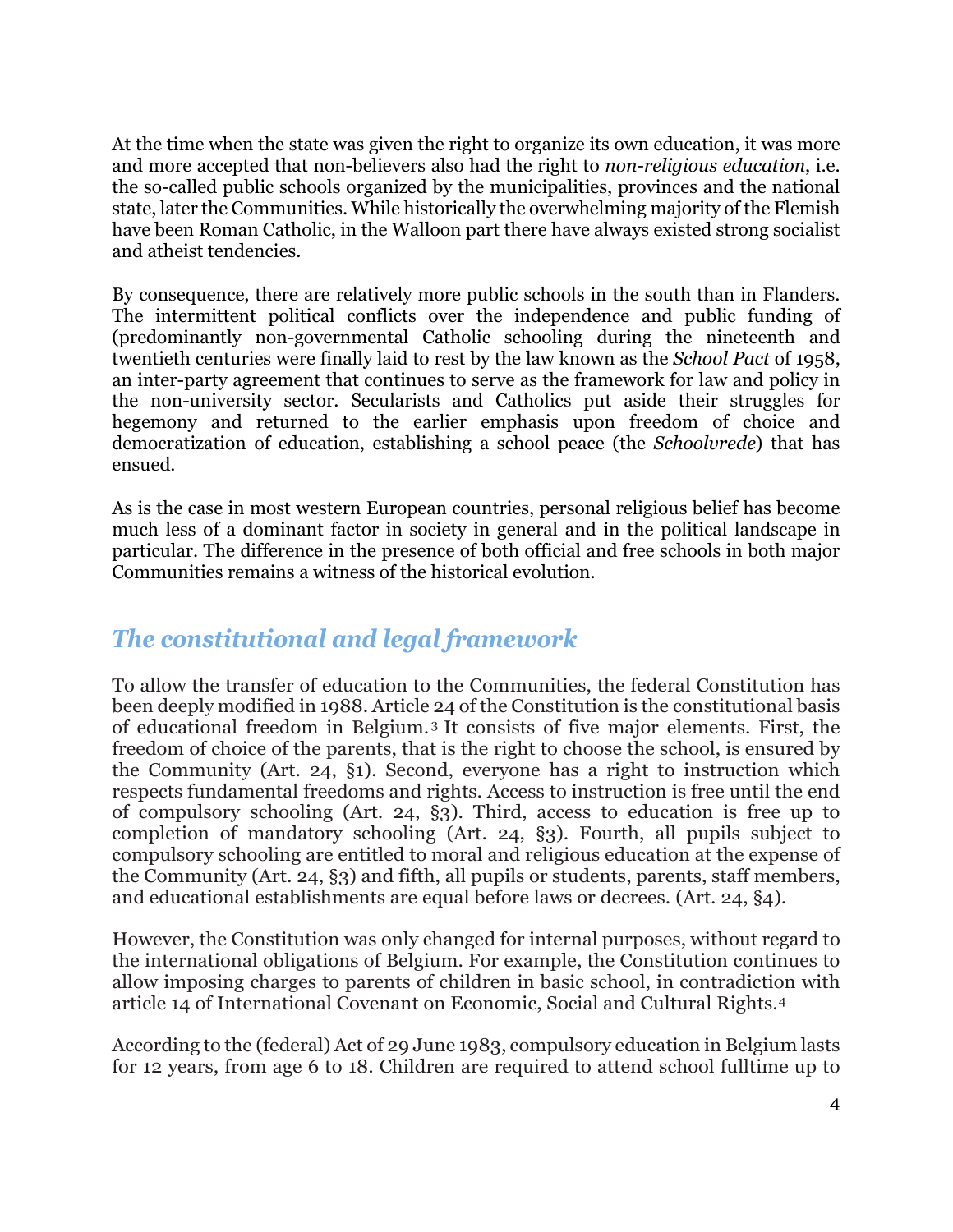the age of 15, completing primary education and the first two years of secondary education. Pupils who have not completed the first two years of secondary education are required to attend fulltime education until the age of 16.

After receiving the competence in Education in 1988, the Flemish Community has been working towards a unification of the legislation, mainly by means of so- called 'level-decrees' (*niveaudecreten*), each regulation a specific level of education. Thus, we have the decree of February 25, 197 on Primary Education, the decree of May 27, 2011 on Secondary Education and a number of decrees on higher education.

# *The structure of schooling*

### *Distribution of competencies within the federal state of Belgium*

The Communities have been given a nearly all-embracing competence over educational legislation and policy. In theory, this competence could be taken away again by the federal parliament, since the distribution of competences over Communities and Regions is governed by federal law. This is, from a political point of view, inconceivable. In accordance with art. 127, §1, 2° of the Constitution, there are nevertheless a number of specific issues that remain within the federal competence. They are meant to guarantee a common system of education. The most important are: the establishment of the beginning and end of obligatory schooling, the interpretation of the minimum conditions for receiving degrees, and support to various education-related institutions and activities.

Subsequently, the Flemish Community has, in its own legislation, upheld the long since established freedom of education and the decrees that provide the general legal framework redistribute a fair amount of that freedom to the variety of persons, institutions, public entities, etc. that founded and control the schools. The legal person responsible for the school is called the 'inrichtende macht', equivalent to the 'organizing body' or the 'school board'. Thus the legal status of the subsidized personnel is regulated by decree, but the appointing competence lies with the school board. The organization chart of school staff is regulated by decree and those principals, teachers and supporting staff are subsidized by the Community, but the school board is free to engage additional staff at its own expense. The board also has the right to draw up the pedagogic project and the school regulations, thereby having the opportunity to determine the specific identity of the school. In principle, the school board owns the school buildings., while subsidies concerning the buildings are regulated by decree.

As far as the curriculum is concerned, most competences remain at Community level. The attainment targets (eindtermen) terms are defined by the department of Education, the schools have considerable latitude on how to achieve them.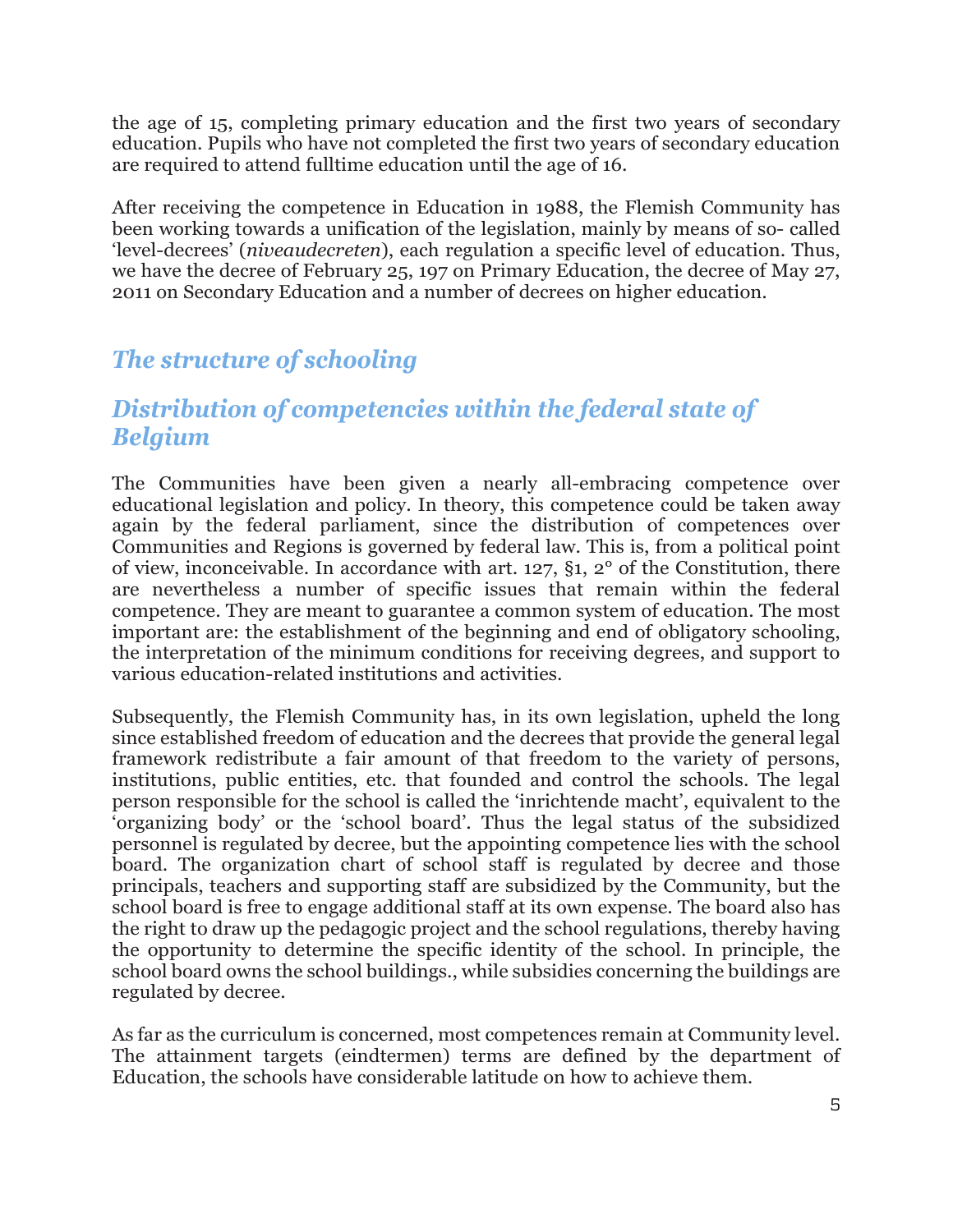## *Who organizes the schools?*

Primary and secondary education in Flanders can be either public (official) or private (free) and is provided by three 'networks'.

First, the education organized and offered by the Community itself is the official financed (not subsidized because the grants remain within the Flemish Community and under (indirect) control of the Community's political organs) education: in order to limit political influence of parliament and government, a separate legal person (*Gemeenschapsonderwijs*) has been created by special decree, which acts as the organizing body. [5](#page-19-4) Secondly, other public authorities have also set up schools: municipalities (local schools, mostly primary schools), cities (also local schools, but usually both primary and secondary education) and even provinces (provincial schools) form the official subsidized education (*officieel gesubsidieerd onderwijs*). Thirdly, private persons or institutions (mainly the Catholic Church, but also Jewish schools and method schools) control the free subsidized schools (*vrij gesubsidieerd onderwijs*).

## *The structure of schooling in the Flemish community*

Traditionally, there are three levels of education: elementary or primary education (For these levels, there also exist schools for special education (buitengewoon onderwijs), which focus on children with a handicap or a serious learning disorder), secondary education and higher education.

Elementary education includes nursery school and primary school. Nursery school is provided free of charge for children aged 2.5 to 6, but is not compulsory. In order to maximally develop social skills and avoid falling arrears linguistically (specifically the children who do not speak Dutch at home), school attendance in nursery school has been intensively promoted by the government in recent years ('kleuterparticipatie', preschooler participation). Primary education is meant for children aged 6 to 12 and consists of six consecutive grades. After successfully finishing this cycle, children are granted a certificate of elementary education. Until 2003, each school board could decide whether to organize nursery education, primary education or both. Since then, in order to decrease the number of independent schools all newly founded elementary schools have to include both sublevels.

Secondary education is meant for youngsters aged 12 to 18 and consists of six years, divided into three cycles (called 'graden' – grades) of two years each. The first grade consists of the 1st and 2nd year of secondary education. Although there is a tendency towards fully integrated secondary schools, there also exist separate schools that offer only this first grade (so-called 'middenschool'). The first cycle is further divided in a first grade A and a first grade B, the latter being specifically designed for pupils with learning disabilities or less fit to attend predominantly theoretical education. The first grade B is a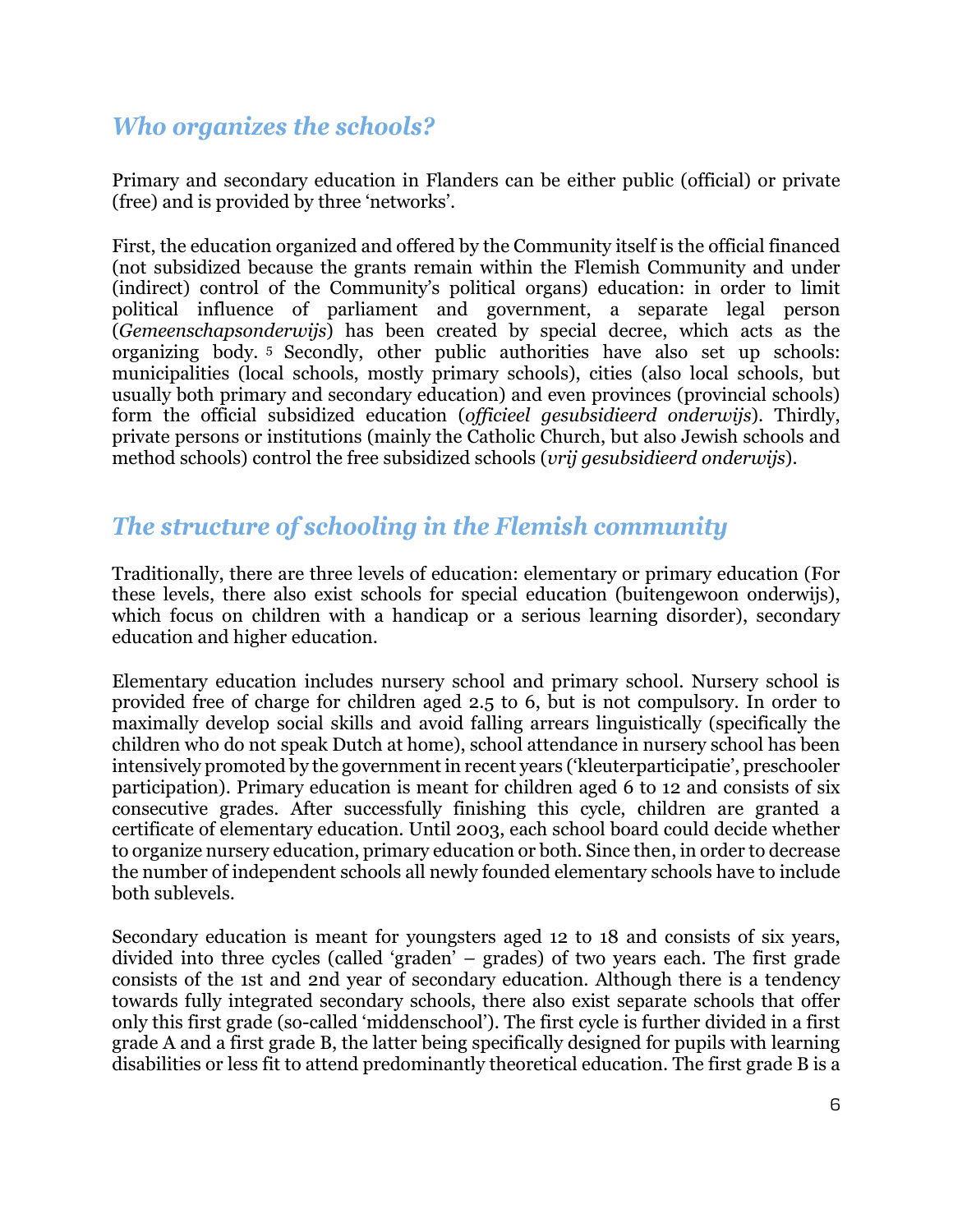transition grade between primary and secondary education.

After the first grade, a number of choices have to be made. Firstly, on the type of education, secondly on the emphasis within that type. The second and third grade of secondary education are divided into four types of education: ASO (General secondary education, providing a broad general training, mainly offering a solid foundation for attending higher education), TSO (Technical secondary education, concentrated on general and technical-theoretical subjects. After TSO, the youngster can hold an occupation or continue studies in higher education), KSO (Artistic secondary education, linking up a general and broad training with active arts practice. After KSO, the graduate can hold an occupation or attend higher (artistic) education) and BSO (Vocational secondary education, a practical education form in which the youngster learns a specific occupation, whereas he/ she is also given general training). Each type is subsequently divided in different orientations (e.g. emphasis on Latin and/or math and/or languages in ASO, specialization towards carpentry, plumbing etc. in TSO or BSO, etc.), sometimes with a significant number of possible combinations. There is currently much political and pedagogic debate on whether the choice towards a specific type of education shouldn't be postponed towards the end of the second grade. The current system is seen by some as partly responsible for what is called the 'waterfall- effect': as many pupils as possible try to start in the ASO, which is regarded to be superior to the other types (because of both social status as well as (presumed) career opportunities in professional life), when they fail they 'descend' into TSO and when forced to, they 'further descend' into BSO. It is argued that TSO and BSO are not socially inferior, that the current social perception is stigmatizing youngsters and furthermore is placing a mortgage of the country's economy, since skilled and motivated technicians are becoming scarce. In the third grade specific training aims at the eventual choice of occupation or the possible plans to study in higher education. In order to effectively 'specialize', it is mandatory to opt for the same orientation in both years of this third grade (5th and 6th year).

According to the liberal education regime of Belgium, secondary school graduates can start higher education without entry exams, except in a few Art programs and in Medicine and Dentistry.

The federal *Compulsory Education Act* of June 29, 1983 (Leerplichtwet) makes education mandatory for all children for a period of twelve years, starting in the month of September in the year of their 6th birthday until the end of the month of June of the year in which they turn 18. In practice, this means that school (or rather: education, see below) is mandatory in primary and secondary school.

Since repeating a year is not uncommon, especially in secondary school, $6$  quite a few youngsters graduate after turning 18, 19 or even older.

To avoid school drop-out, specific programs are offered in secondary school to pupils of 15 or 16 years of age, which allow a combination of school education and vocational training. A first option is to enroll in part time vocational secondary education (*deeltijds*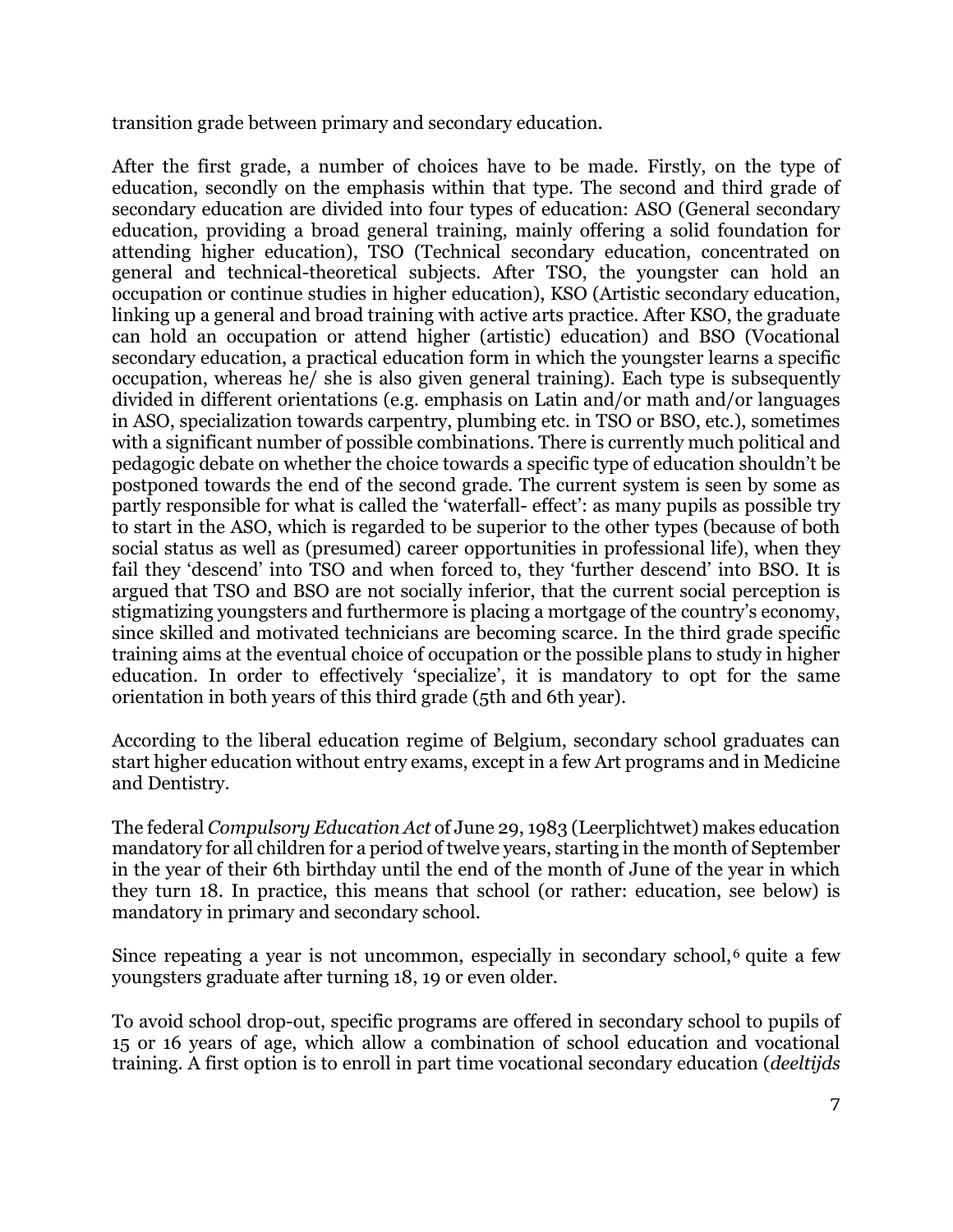*beroepsonderwijs*), organized by specific centres that work autonomously or are connected to a school offering full time secondary education. Under specific conditions, these pupils can obtain a regular diploma of secondary education so that the road to higher education is not irrevocably cut off. Secondly, pupils that desire a more practical training towards a specific independent profession can enter an apprentice system which offers four days per week of practical training in a small business (KMO) or with an independent professional,[7](#page-19-6) and one day per week of theoretical education in a Syntracentre.

#### *Freedom to establish non-state schools*

As illustrated above, the absolute freedom to establish a school has been pivotal in many a political battle and may be considered as one of the cornerstones of the Belgian constitutional system. Article 24 of the Constitution clearly states that education is free: the individual right to open a school may not, in any way, be made dependent upon a prior authorization by the government. Neither the legislator nor the executive power may promulgate any preventive measure that would hinder the freedom of the provision of education.

This implies, in theory, that anyone is able to teach; any measure intended to restrict this is unconstitutional. Furthermore, the constitutionally guaranteed freedom applies to all kinds of education, training of tuition. One notable exception are the driving schools, which need to be certified by the government.

However, this does not mean that every school can, will or must be recognised and subsidised. The government has the power to impose conditions for inclusion in the grant ruling and for use of funds (but only if the school calls for state intervention), and it can also impose conditions with a view to the recognition of certificates.

#### *Homeschooling*

Although the federal act of June 29, 1983 (Leerplichtwet) is often translated as the *Compulsory School Attendance Act*, it would be more accurately referred to as the *Compulsory Education Act*. While it obliges all parents (residing foreigners as well as Belgians) to have their children attend school for a period of twelve years<sup>[8](#page-19-7)</sup>, it equally clearly states that this obligation can also be met by home teaching. Thus, the freedom of education is extended beyond the right to found schools, to include the right to teach.

The parents (or the persons who have custody over the child) have to declare and affirm that the education that they will give of have given by others, meets the minimum requirements laid down in the Act. They are responsible for the practical organization of the home schooling and they also have to bear the cost. Additionally,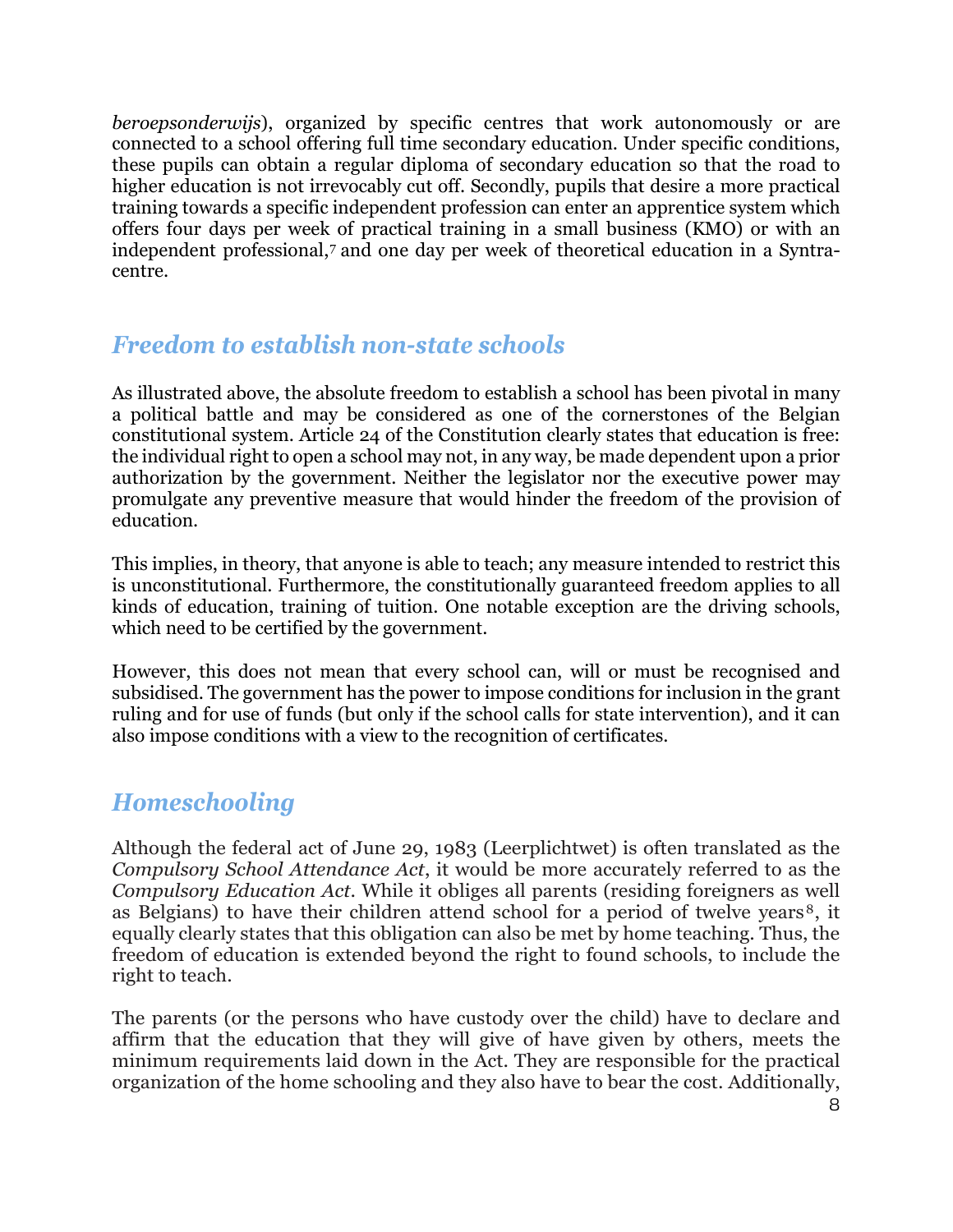the Flemish education Inspection has been empowered (albeit with only a 'marginal discretion') to verify whether the standards are indeed being met. A refusal to allow an inspection or two consecutive negative evaluations can result in a mandatory enrolment of the child in an accepted, financed or subsidised school. The home teaching can however resume with the permission of the Inspection and after verification that all shortcomings have been dealt with.

It is self-evident that parents who provide home teaching, are not competent to provide official diplomas. In order to get the certificate of primary education or the diploma of secondary education, the children who had home schooling will have to, respectively, pass an exam in one of the ten designated 'exam schools' or pass the exams of the so-called Exam Commission.

Home schooling or home teaching is not to be confused with education at home (onderwijs aan huis), which is a public service that is made available for pupils both in primary<sup>[9](#page-19-8)</sup> and secondary<sup>[10](#page-19-9)</sup> schools. Pupils who are temporarily (but for a longer period) unable to attend lessons at school because of illness or accident, have the right to be taught at home. The same right is granted to children who are permanently incapable of attending school because of a handicap.

# *School choice not limited by family income*

Strictly private schools set aside,<sup>[11](#page-19-10)</sup> the Flemish Community directly finances or subsidizes all primary and secondary schools. Since these grants encompass teachers fees, the majority of the working costs and even subsidies for buildings, the school board's net cost to organize education in Flanders is very low. This justifies the policy that financed or subsidized schools (both official and free) are not allowed to impose tuition fees as such; the financial participation of the parents is limited and must bear a relation to specified and mandatory expenses that are directly linked with the provided education. In short, it is both federal (constitutional) and Flemish policy that children should be given maximal opportunities to enjoy education and that all financial hurdles should be cleared.[12](#page-20-0)

Article 24, §3 of the Constitution states that everybody has the right to education and that access to education is free of charge until the end of the mandatory education (as seen above, normally between the ages of 6 and 18). One notes that the Constitution, thus altered in 1988, doesn't make education as such (i.e. entirely) free of charge, but only access to education. Parliament did have complete gratuitousness in mind, but was hampered by financial restraints.<sup>[13](#page-20-1)</sup> However, parliament's philosophy has been picked up and supported by the Constitutional Court: the schools may impose a contribution for didactic materials and certain activities, but this may not exceed the real cost of those goods or services and school books and other school requisites should be financed by the grants received.[14](#page-20-2)

The constitutional principles have been further elaborated in the decrees of the Flemish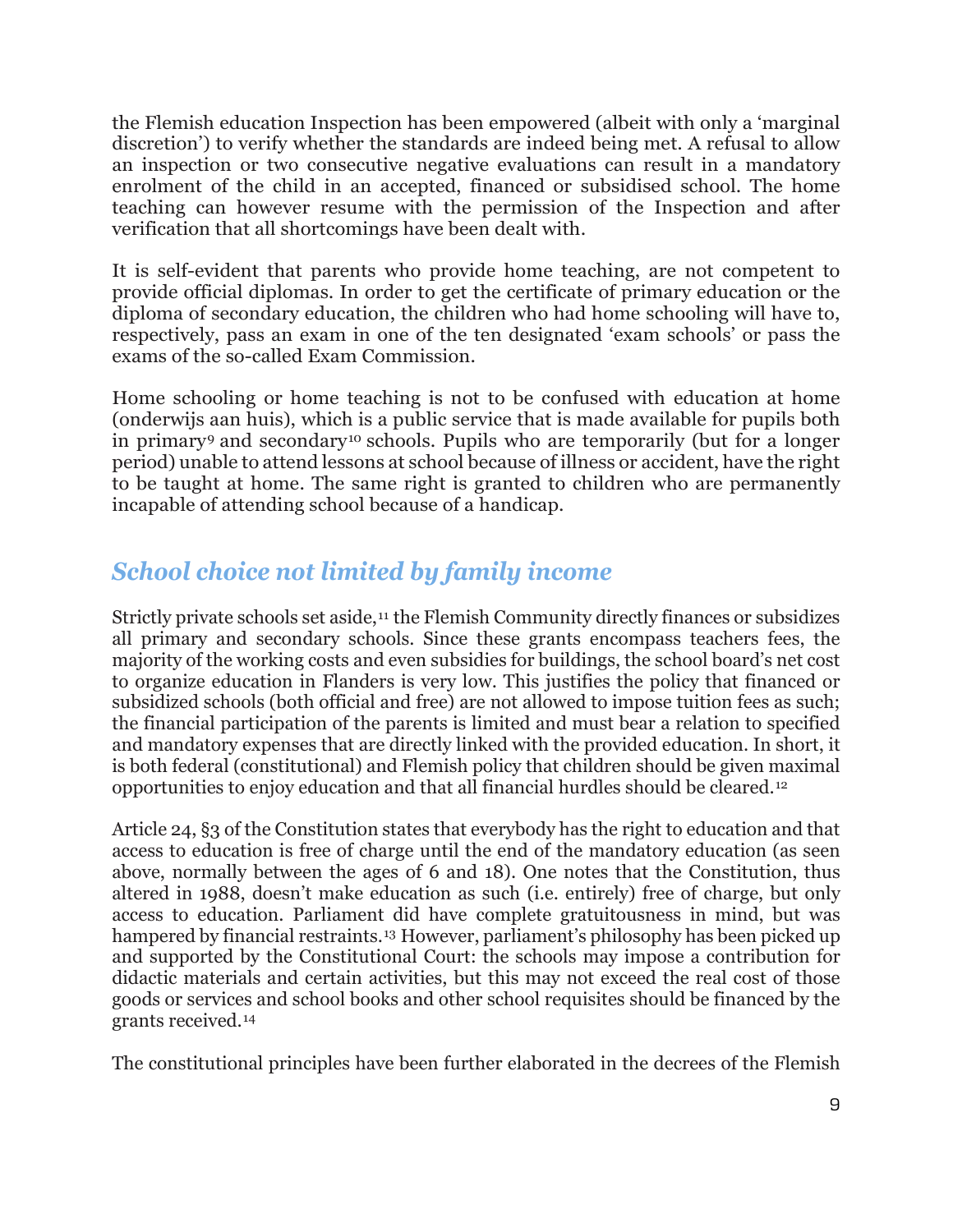Community. Moreover, the Flemish Department of Education has been working at a gradual implementation of effectively free education.

This has already been achieved in primary education. Since the Decree of July 6, 2007 primary school must be completely free of charge for everything in connection to reaching the 'attainment targets' (*eindtermen*) and the pursuit of 'development aims' (*ontwikkelingsdoelen*). School books, calculators, other necessary materials and even compasses, fountain pens, etc. have to be furnished per pupil per year to allow all schools to meet this requirement. In addition, the fees and costs that can be charged are strictly limited. The current legal framework is based on three principles. Firstly, the education authority stipulates the amount of the maximum fee (*maximumfactuur*) the school can charge for costs that are related to mandatory participation but not directly related to the attainment targets (Swimming lessons (except for one year, during which they are part of the end terms), entrance fee of museums, one day school trips, subscriptions to magazines used in class, etc.). Currently (2012), the maximum is set at 25 to 40 euro per year in nursery school and 70 euro per year in elementary school. Secondly, a separate maximum has been set for extramural activities (school trips) lasting longer than one day (currently 400 euro for the duration of elementary school, i.e. 6 years). Finally, schools can charge contributions for goods or services that are used on a voluntary basis, such as school meals, child care before or after regular school hours, etc. Prices must be in proportion to the real economic cost.

In secondary school, access is free of cost but the level of gratuitousness of primary school has not yet been reached. Schools may charge for specific activities and materials, but again the contribution must be based on effective, provable and justifiable costs. The regulations concerning contributions must be announced in writing, as part of the school regulations, no later than the beginning of the school year.

#### *School distinctiveness protected by law and policy*

The right of every organizing body, and indeed of every school to formulate its own pedagogical project and school regulations, and the wide margin of appreciation they enjoy to that respect, could in theory lead to a situation in which all schools are so different and distinct, that no two are alike. The Constitution and the legal framework do indeed allow for such a situation. However, both practical and regulatory obstacles stand in the way. First of all, legislation on staff, pupil's rights, conditions regarding recognition etc. inevitably have an effect of uniformity. Second, co-operation between organizing bodies within 'umbrella organisations' has also lead to a certain degree of harmonisation. Although in recent years the Community schools have shown a tendency towards developing a more individual identity, the fact that part of the organizing body remains centralised on the Flemish level secures a more than minimal 'interchangeableness' between those schools. On the other side, showing a reverse evolution, small organizing bodies that are often in charge of a single school (e.g. private initiatives that founded a single school, local municipal schools) have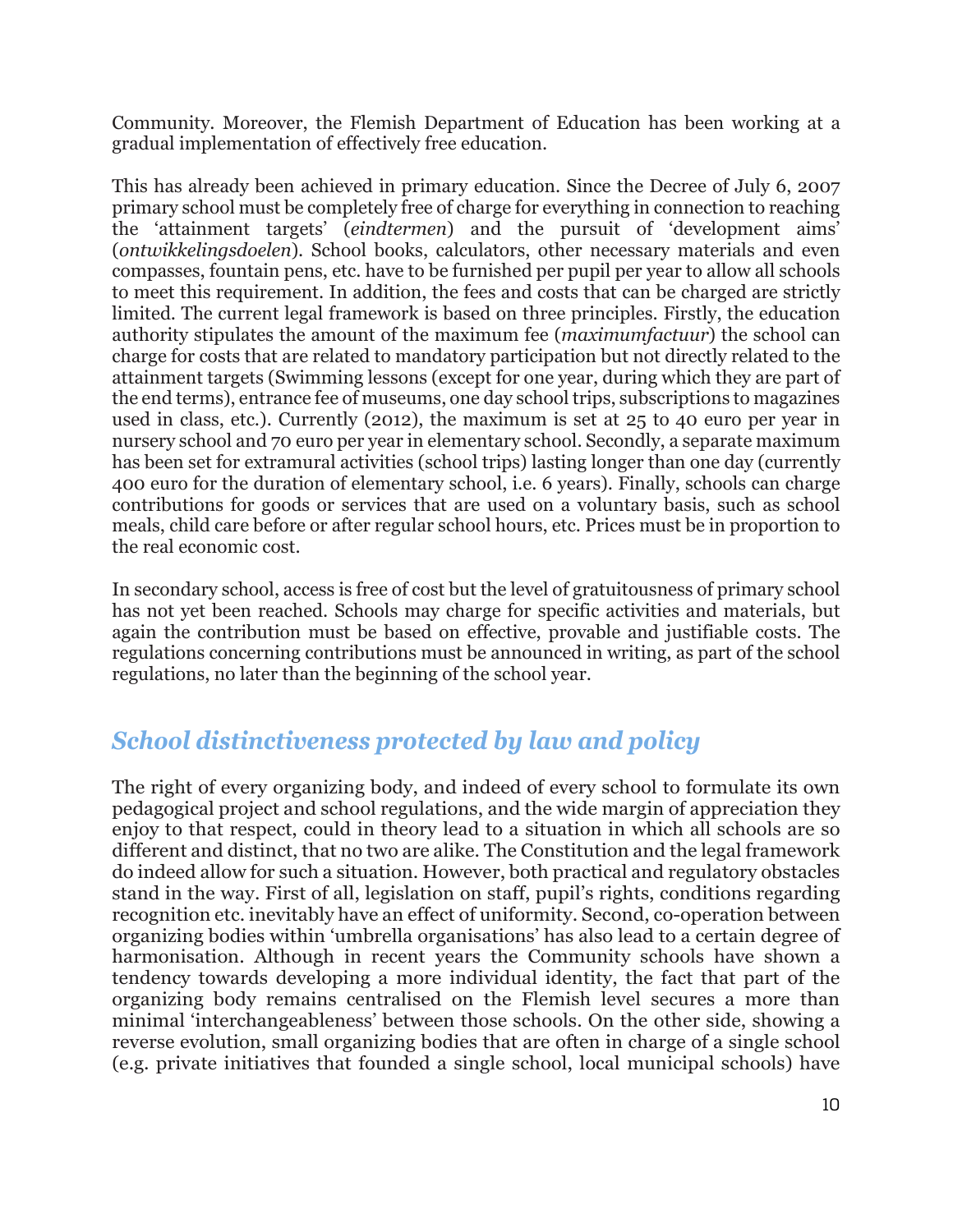joined forces, forming 'umbrella organisations' (koepelorganisaties), in order to share know-how, lighten administrative burdens, etc. This too has inevitably had an effect of equalisation or harmonisation

Nevertheless, the right of free choice between sufficiently distinct schools remains guaranteed, both in law and in practice. The state inspection is not qualified to evaluate teaching methods or the '*schoolwerkplan*' of the educational institution, because these are covered by the principle of educational freedom. Neither may the courses of religion or secular ethics be inspected by the state: this falls to the legal representative bodies of each recognized philosophical and religious community.

Furthermore, government is required to provide subsidies to any school that meets the preset objective criteria of quality, number of pupils, etc. Officials may not exercise discretion about which schools they will fund. The criteria for approval and thus for subsidy include compliance with the language laws, adopting an approved grade-level structure, having the required number of pupils and an adequate facility and school equipment, following the curriculum guidelines set by the government for all schools of that type, and accepting state inspection to ensure that the other requirements are met.

Each school may employ its own curriculum and pedagogy in meeting the government guidelines, and arrange for staff development and consultation services. The Community sets forth final attainment targets (*eindtermen*) and development goals (*ontwikkelingsdoelen*). The schools work out a curriculum by themselves in relation to the attainment targets and development goals that reflects, among other factors, the individual school's pedagogical project. Schools organised on a certain methodological or ideological basis which cannot function within this system may ask exemption from the attainment targets and development goals. In the process, they must identify their own attainment targets. These are subject to approval by the Flemish government and ratification by the Flemish Parliament.

In practice (though certainly not in law or in theory), the right of parental choice in Flanders is defined largely in terms of the alternatives of secular or Catholic schooling. There are, however, a number of non-Catholic subsidized free schools, with either a religious of a pedagogical distinctiveness.

The legal significance of a school's distinctive character makes it essential that the school's governing board explain its pedagogical project clearly, along with any philosophical basis, and update this as regularly as necessary. Parents have a right to this information as they choose schools, and staff have a right to know to what pedagogical project they are committing themselves.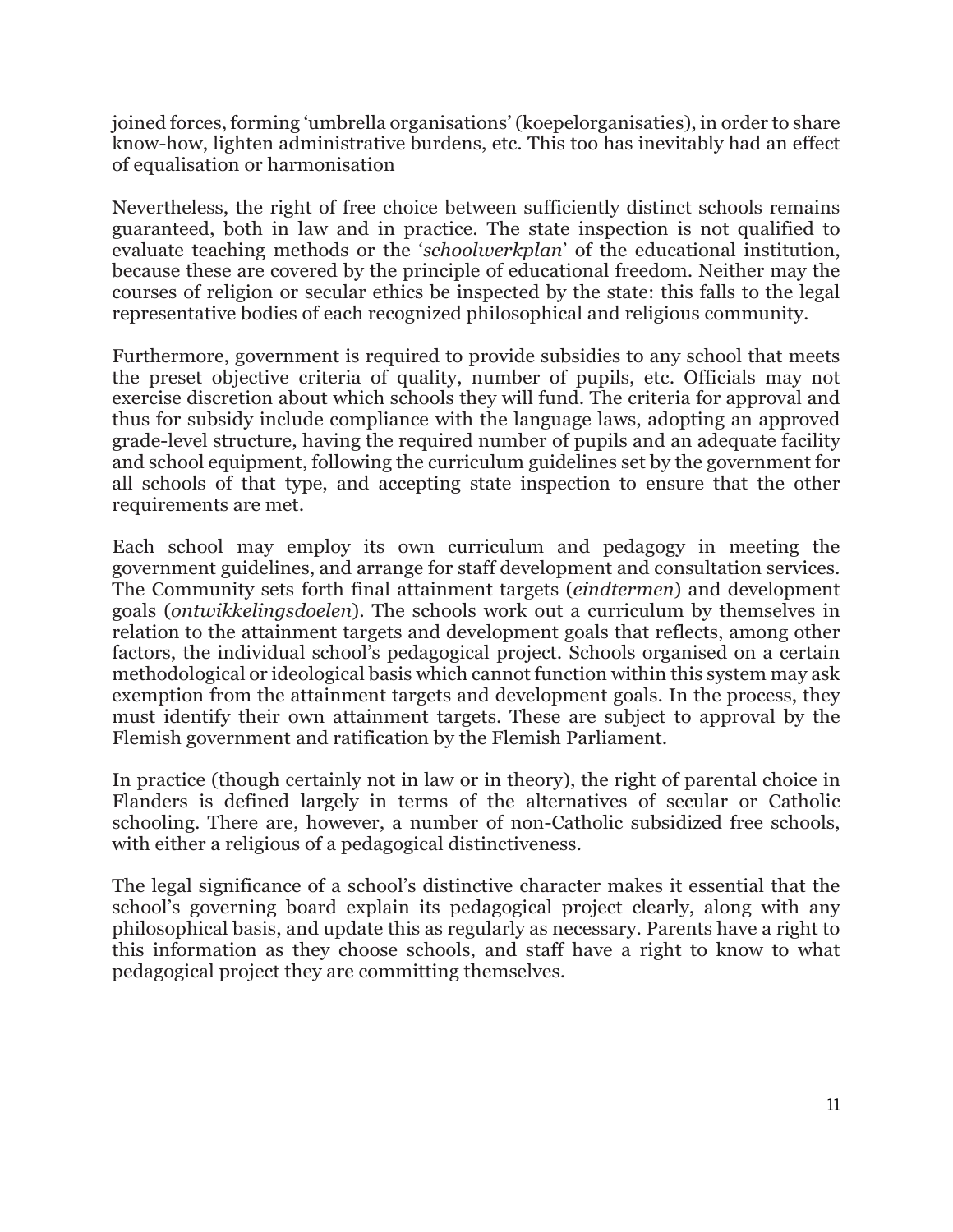## *Decisions about admitting pupils*

The right to refuse the enrolment of a pupil has long time been seen as an integral part of the freedom of education. Specifically, the free subsidised schools consider(ed) this to be elementary, and contrary to official schools (who have always been limited in their grounds to refuse pupils. Official schools could only refuse pupils who didn't meet the legal requirements for admittance) they wanted to reserve to themselves the right to deny admission to a pupil on grounds of religious or philosophical differences or 'incompatibility'. In practice however, in some cases this led to situations that were considered undesirable by authorities, e.g. the implicit refusal of pupils based on ethnic grounds or social status.

While the original version of the decree of February 25, 1997 on Primary Education (decreet Basisonderwijs) still left the school a relatively wide margin of discretion,[15](#page-20-3) the current decree of June 28, 2002 on Equal Opportunities in Education intends to give parents an enforceable right to select the school for the primary and secondary education of their children. By consequence, the motives to refuse enrolment are now limited to the reasons listed by (government) decree. The Constitutional Court has ruled that this restriction of the freedom of education is acceptable, because free schools also provide in a public service.[16](#page-20-4)

First, there are the preset requirements concerning the qualifications of the pupil. Art. III.7 of the 2002 Decree states that the school board refuses the enrolment of a person (of age or not) who does not fulfil the conditions of admittance that have been set by law. In primary school, there a no specific standards the pupil has to meet in order to be admitted, nor are there qualifications (diploma, certificate) required. In view of the fact that the school board is given the freedom to organise its nursery school and primary education,<sup>[17](#page-20-5)</sup> it is generally accepted that the school does have the competence to decide in which class or grade the inscribed pupil will be admitted, based on the acquired skills. In secondary education however, the certificate of primary education is principally required to be admitted, albeit that exceptions have been foreseen by government decree. [18](#page-20-6) Pupils possessing certificates of previous studies, not issued by a school recognized, financed, or subsidised by the Flemish Community, can only be admitted after a favourable decision by the class council for admittance.[19](#page-20-7)

Subsequently, enrolment can only be refused if the school has already reached its maximum capacity [20](#page-20-8) (the school is declared 'full' in accordance with preset procedures)[21](#page-20-9) or if the pupil has been expelled for disciplinary reasons in the last two years.[22](#page-20-10)

If all requirements are met and none of the motives for refusal of enrolment apply, the effective admittance in both primary and secondary school depends on the explicit agreement of the parent(s) (or the pupil above the age of 18) with the pedagogical project of the school and with the school regulations (concerning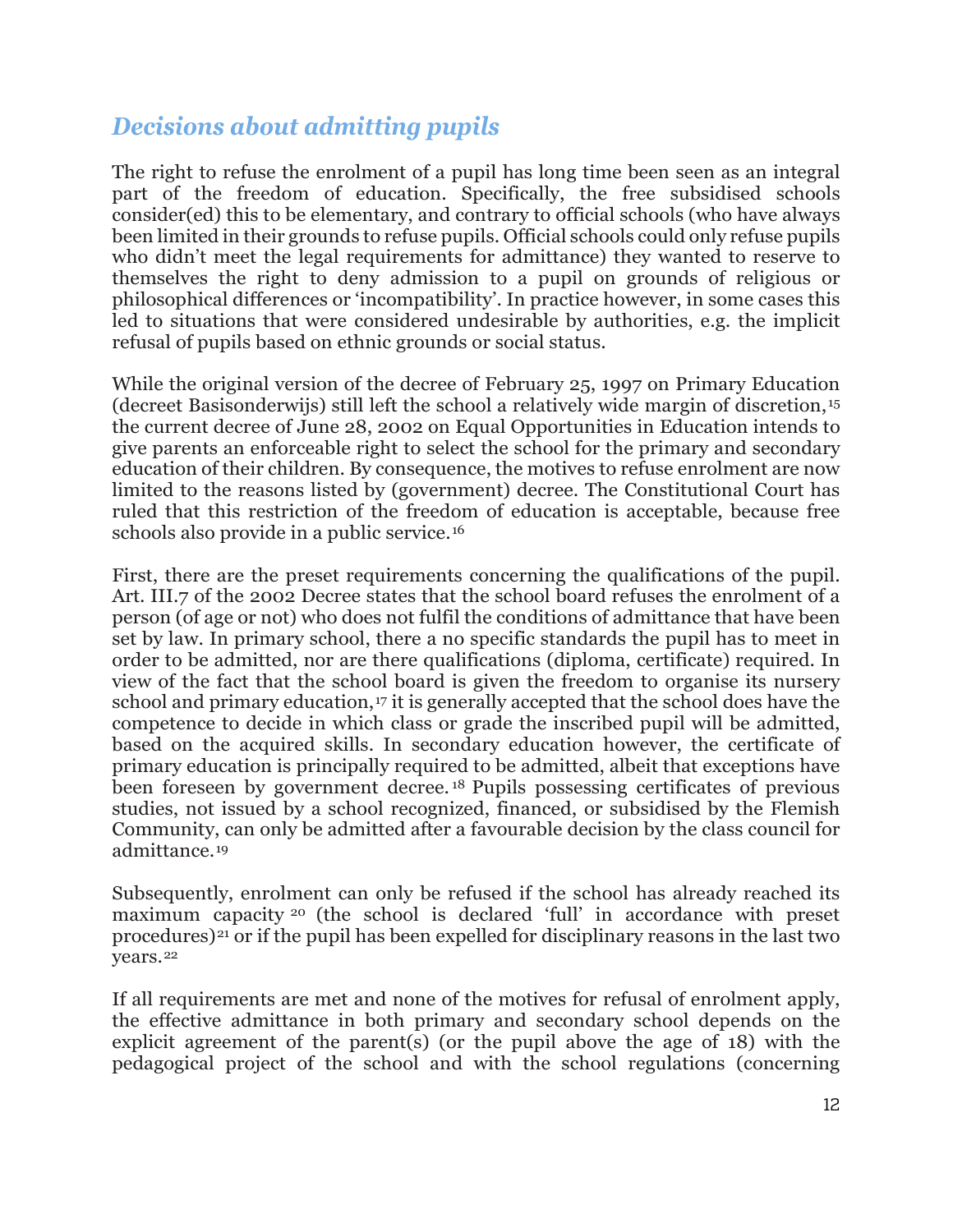conduct, in-house rules, discipline, etc.). Without this agreement (by signature), enrolment is not possible.

Every refusal of admittance must be justified and the parents must be notified of the decision within four days. A specific appeals procedure is available within the administration of the Flemish Community, leading to an advisement on whether the refusal is in accordance with the statutory rules. If the dispute remains unresolved, the parent will have to turn to a judicial procedure.

Once acquired, the enrolment remains valid for all the remaining years within the same level of education (primary school and secondary school), except in case of disciplinary expulsion or voluntary deregistration.

The impact of the 2002 Decree must not be underestimated. However, the fact that this decree has significantly narrowed the margins of discretion for the school board to refuse the enrolment of a pupil, does not mean that those margins are now clear, definite and beyond discussion. On the contrary, several new points of controversy have arisen.

For example, the condition that parents must confirm their agreement with the pedagogic project of the school (and, of course, act accordingly during the school term) could inspire school boards to include stipulations aimed at discouraging application by certain pupils, families, etc. By consequence, one may ask whether the competence of the school board to determine the specifics of the project is in any way limited. The decree states only that the international and constitutional principles concerning human rights and children's rights must be honoured.[23](#page-20-11) In view of those principles, the question whether single-sex schools are in accordance with national and international regulations remains undecided;<sup>[24](#page-20-12)</sup> in any case, such (subsidized) schools do still exist, albeit that they have become rare and are mostly situated in schools with a very specific religious project. Discrimination based on race however, is strictly forbidden. Such a distinction violates the non- discrimination principle of the Constitution (art. 10 and 11) and cannot possibly find any grounds of justification within de pedagogic project, since the freedom of the organizing body to define its content does not stretch that far. Furthermore, the Commission on Pupil's Rights (*Commissie Leerlingenrechten*), an administrative commission that is part of the Flemish administration and advises on disputes concerning the refusal of admittance of pupils, has advised that the pedagogic project may not be so restrictive or specific that it imposes veritable conditions for admittance of a religious or philosophical nature, such as belonging to a specific religious cult.<sup>[25](#page-20-13)</sup> However, in 1999 the Court of Appeals of Antwerp has ruled that parents do not enjoy an 'unconditional' right of enrolment in the school of their choosing, and that belonging to a specific religion or even community within a religion is a matter of religion itself. Thus, it was decided that a school (in this case: a Jewish school) may propose the condition of membership of a specific community within the Jewish faith, and that the assessment whether the applicants meet that requirement is up to the religious authorities.[26](#page-21-0) This judgement dates back to the period – and thus the legal framework – before the 2002 Decree,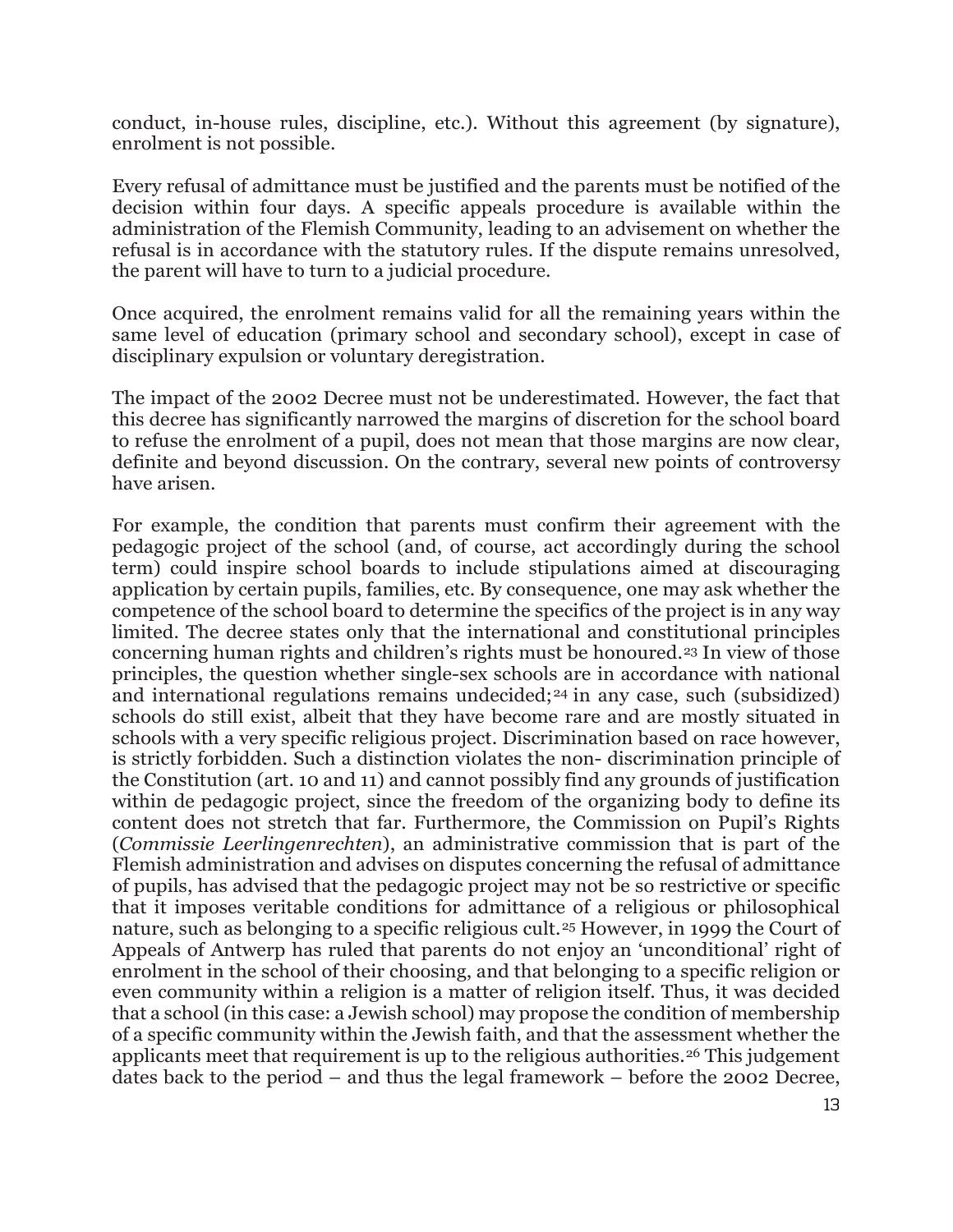but it is still unclear whether the freedom of education as seen and interpreted by the Court, has been affected by the 2002 Decree to such a degree that the Court's vision on the pedagogic project could no longer be upheld.

Another question is whether every formal agreement with the pedagogic project must be accepted as such, or whether the school may nevertheless refuse admittance because that agreement is perceived as being obviously simulated, and coming from someone who is clearly unable or unwilling to conform to that project. It has been argued that the right of enrolment cannot be absolute<sup>[27](#page-21-1)</sup> and that it must be weighed against other fundamental rights and liberties<sup>[28](#page-21-2)</sup>, including the freedom of education. This matter has been raised especially in relation to Jewish schools and method schools like Steiner or Montessori. [29](#page-21-3) Some doctrine has concluded that since the 2002 decree, the difference between official and free schools no longer lies in the motives to refuse the admittance of pupils but in the freedom to draw up the pedagogic project and root their philosophical principles therein.[30](#page-21-4) Depending on the weight the pedagogic project carries within the whole of de legal framework of 2002, one could conclude that an apparent religious incompatibility between the pupil and that project could give grounds to a refusal of admittance. In accordance with a circular letter (*omzendbrief*) of the Department of Education,[31](#page-21-5) the Commission on Pupil's Rights (Commissie Leerlingenrechten) has always maintained that it is not up to the school to estimate in advance whether the pupil we be able to adhere to the pedagogic project.[32](#page-21-6) It can be argued that under extreme circumstances, an apparent and predictable unwillingness to adhere to the pedagogical project should be sufficient grounds for a refusal of admittance.

# *Decisions about staff*

The legal status of the school staff is complex. Both in primary and secondary schools, the relations between public organizing bodies and their personnel are governed solely by statute, while the relations between private legal persons (free schools) and their staff are partly of statutory nature and partly governed by private labour law. In addition, a distinction has to be made between the financed and the subsidized official schools.

The legal status of most staff members in the education organized by the Community (*Gemeenschapsonderwijs*) is outlined in one decree of March 27, 1991;[33](#page-21-7) the status of the subsidized personnel of subsidized (official and free) schools is governed by another decree of the same date. At the same time, subsidized personnel in free schools also have a contractual relationship with the organizing body. One of the legal consequences is that personnel in free schools does not have access to the administrative court (Raad van State) but only to the judicial courts.

Disciplinary regulations are equally split up: there is a government decree of May 22, 1991 concerning the disciplinary rules in the Community organised education, and a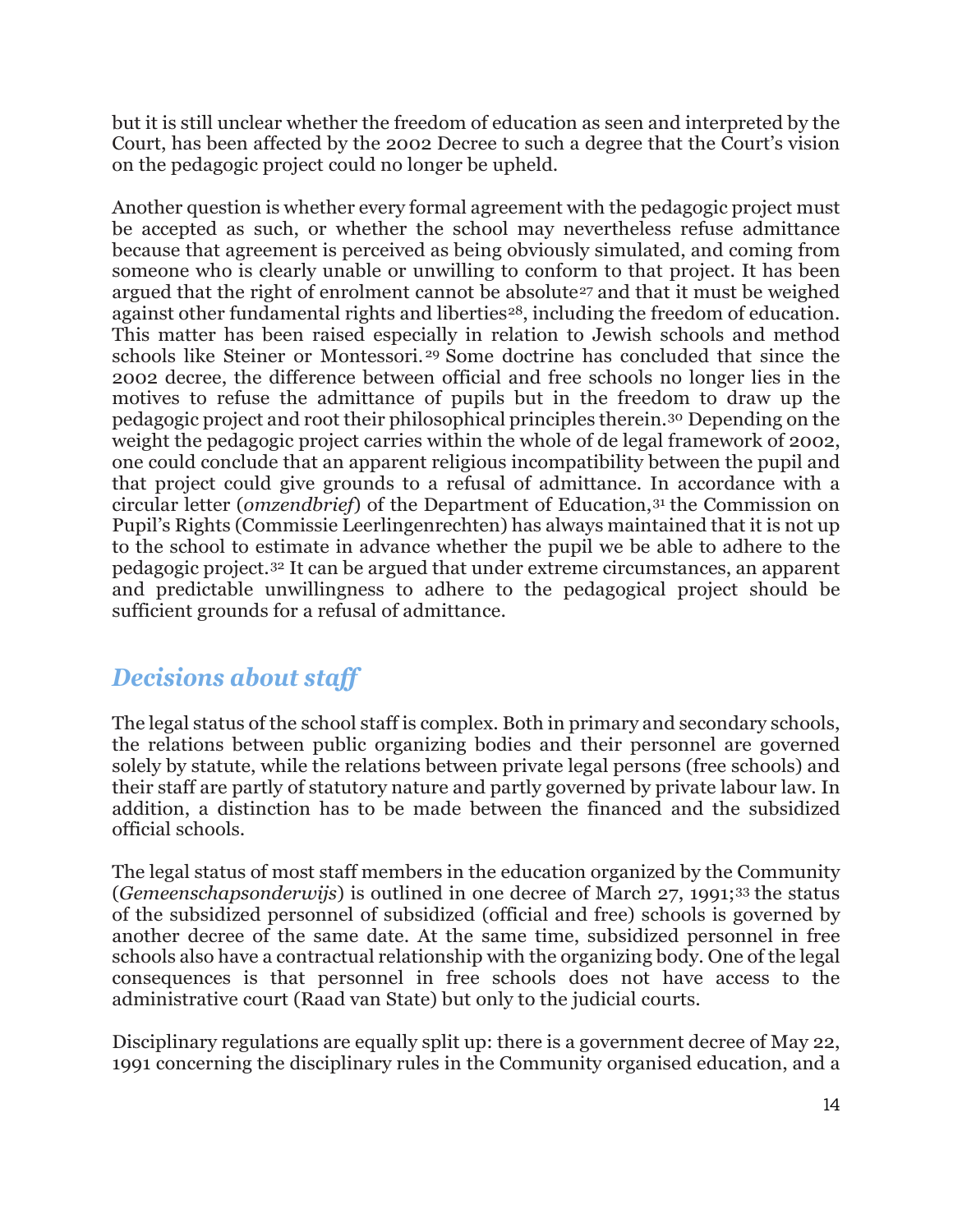government decree of the same date concerning the disciplinary rules *and* the rules on staff evaluation in subsidized schools.

Members of staff that fall under the provisions of either of the 1991 decrees and that received an evaluation 'insufficient', can lodge an appeal with the College of Appeal. This consist of three chambers, one for each educational network. The competent chamber takes a motivated decision and can nullify the challenged evaluation. The decisions of the chamber for the Community Education and those of the camber for the subsidized official education can be appealed against before the Council of State (*Raad van State*). Decisions concerning the subsidized free education must be brought before the industrial tribunal (*arbeidsrechtbank*).

Along the same lines, there exists a Chamber of Appeal, competent to hear appeals against disciplinary sanctions, preventive suspensions and dismissals based on severe and urgent reasons (*dringende redenen*). This board is equally composed of three separate chambers, one for each educational network. Again, the further appeals procedure differs according to the network involved.

The recruitment and appointment of education staff belongs to the competence of the organizing body, but not all of them enjoy the same amount of freedom or discretion. The aforementioned decrees of 1991 provide a number of general conditions for the recruitment of new teachers. The subsidized schools (both official and free) must employ staff who have the necessary qualifications, equivalent to those possessed by (Community organized) public-school staff. The choice among applicants with the same qualifications is limited by a system of priority appointment: only is there is no teacher with priority or existing teacher with a right in the position, is the school board free to choose among equally qualified applicants. Those requirements being met, free school boards are however totally free in making their choice and do not have to explain why they have chosen someone instead of another. They may make decisions about employing and dismissing staff based upon the religious or pedagogic character of the school. Subsidized official schools enjoy less freedom, since they have to adhere to the so-called general principals of good management, including the obligation to formally motivate their decisions (such as the decision to appoint or not to appoint). Obviously, the financed official schools have to abide by the same rules.

# *Accountability for school quality*

### *Inspection[34](#page-21-8)*

Teachers must conform their teaching to the distinctive character of the school that employs them, whether neutral (official schools) or denominational. Failure to do so can result in disciplinary action, up to and including dismissal. It goes without saying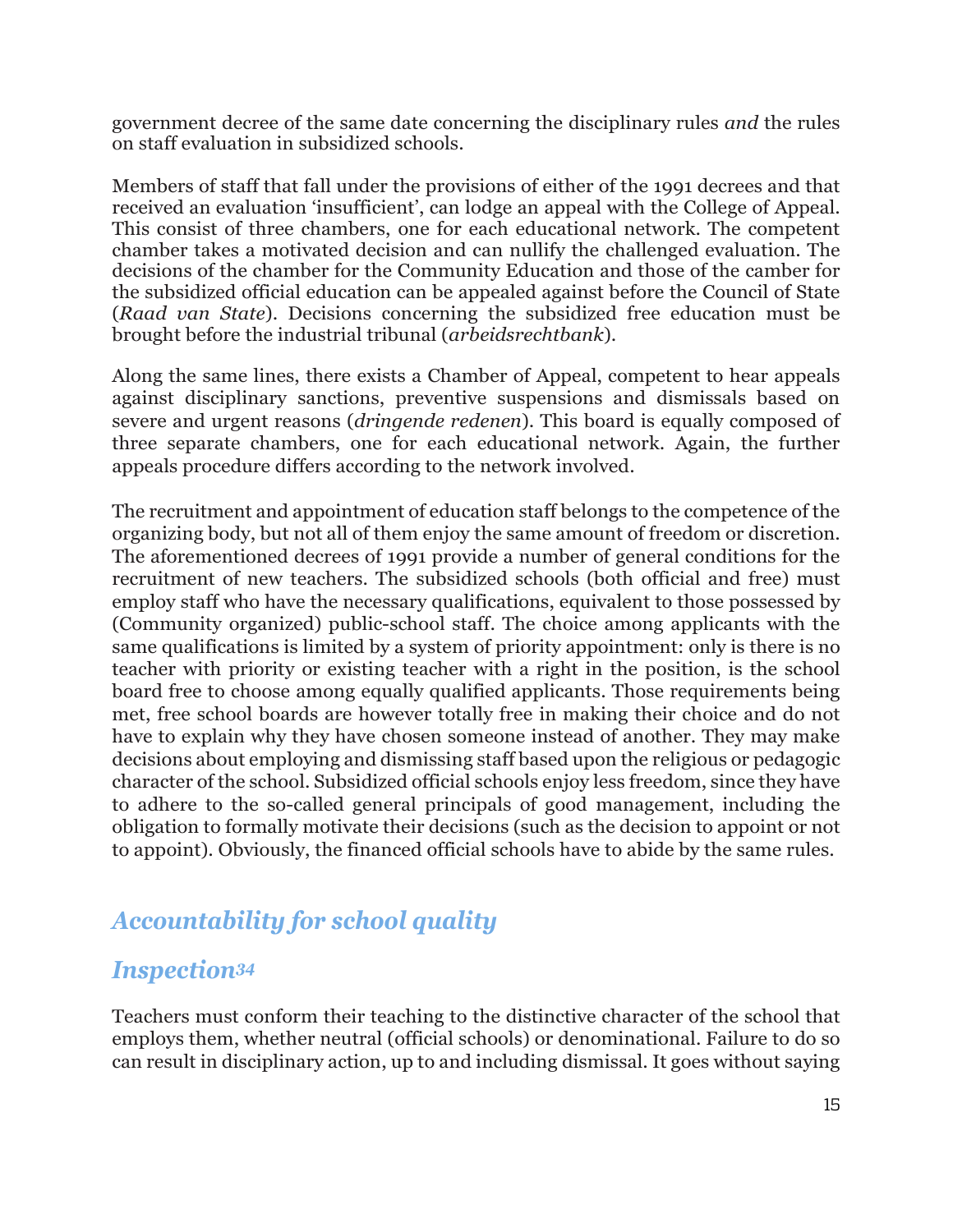that the considerable grants received by the subsidized schools justify a minimum supervision and control. At the same time, freedom of education must be respected. In general, two types of supervision have been put in place.

Firstly, there is the audit of verification (verificatie). The auditors control the schools on the number of inscribed and regularly attending pupils and the relevant administration and documents. Besides that, the audit checks the use of the grants for operational costs.

The inspection regulated by the Inspection Decree of July 17, 1991, on the other hand, is competent to verify whether the school respects the attainment targets, the legislation on the use of language and the minimal school rosters. The inspection is also competent to check the quality of the didactic materials and to advise on the retention or suspension of subsidies.[35](#page-21-9)

### *Repeating a year*

With relation to primary education, the decree of February 25, 1997 contains no specific stipulations on whether the final decision about passing or repeating a year is taken by the school or by the parents. There are arguments on both sides.[36](#page-21-10) The Council of State has expressed its doubts on the competence of the school; [37](#page-21-11) the president of the tribunal of first instance in Brussels [38](#page-21-12) has ruled that the Decree grants primary schools the right to organize the education freely (which has to be understood as 'contrary to secondary education', as far as primary schools are not obliged to organize six different classes for the six years of elementary school) and that a school can impose its decision when the school regulations have allocated that competence to the class council. Some clarification on the precise intentions of Parliament seems to be in order. Meanwhile, it could be argued that the Decree hasn't granted the primary school the competence to decide the matter, but that is hasn't excluded the assumption of that competence by the school either, in which case the parents may decide whether their child passes or not, unless the school regulations (with which the parents have agreed) explicitly reserve that competence to the school council.

The state of affairs is quite different in secondary education.<sup>[39](#page-21-13)</sup> Regulations<sup>[40](#page-21-14)</sup> clearly state that only the class council is competent to decide whether the goals have been attained and the pupil can therefore pass to the next year. Should the class council have insufficient data at its disposal at the end of the year (June 30th), additional tests can be imposed, in which case the final decision is postponed to the end of August or the beginning of September. This final decision, be it in June or later, can only be one of three possibilities: an A-certificate means that the pupil has succeeded and that he or she can progress to the next year with an orientation of this of her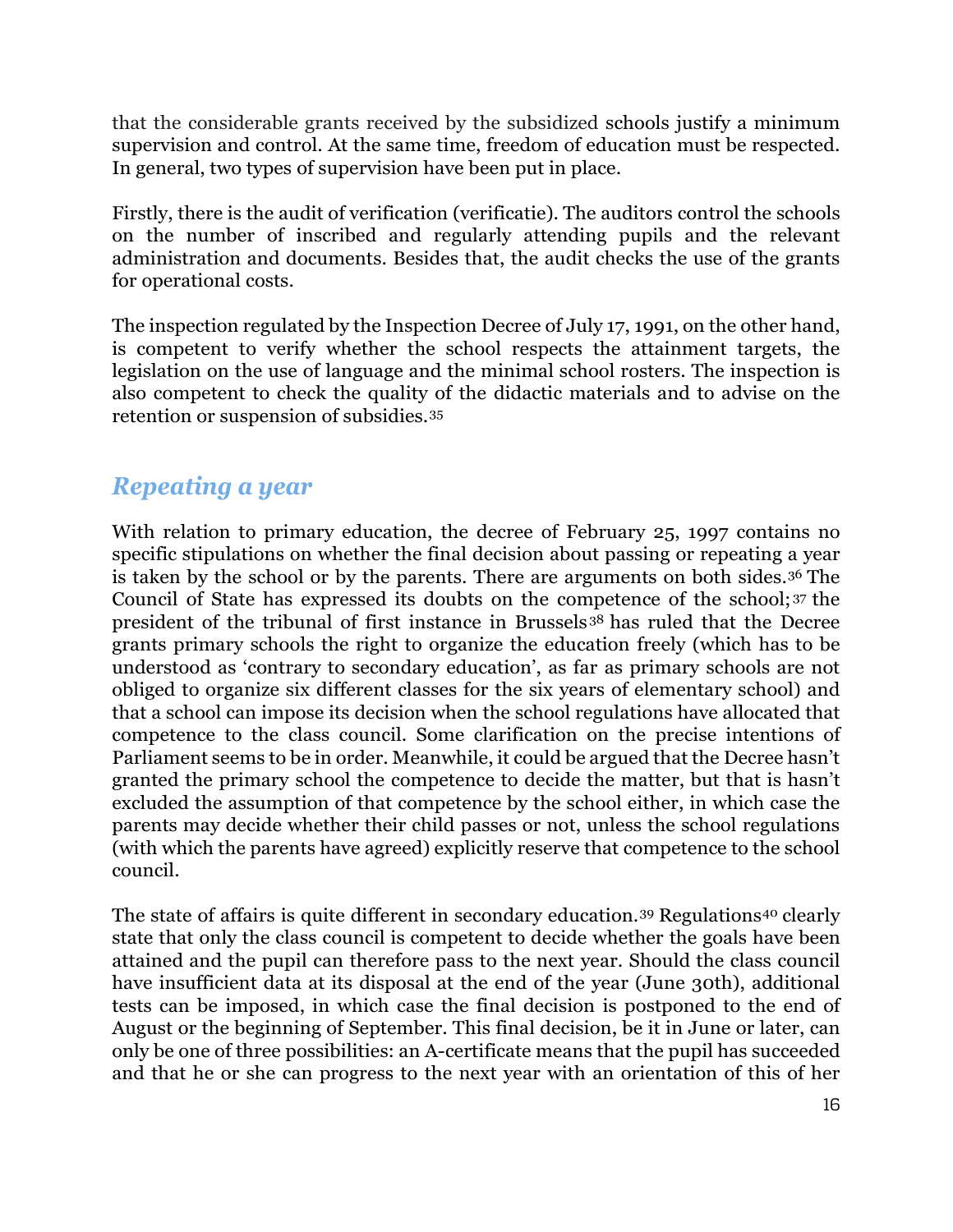choosing; a B-certificate means the student has succeeded and that he or she can progress to the next year but with exclusion of some orientations which are considered too difficult; a C-certificate is given when the pupil did not acquire the necessary competences and is thereby forced to repeat the year.

In deciding over the certificate, all schools, including the free subsidized schools originating from private initiative, act in the capacity of a public authority. In other words, when deliberating over a pupil, the class council of a secondary school is furnished with a competence of a public nature, that is binding for other secondary schools. No secondary school is allowed to register a pupil in year X if the pupil received a C-certificate for the previous year in any other school. That is why, after the internal appeals procedure, even decisions by class councils of free schools can be appealed against before the Council of State.

# *Teaching of values[41](#page-21-2)*

Each school must establish the goals of its educational program. Sometimes, these goals can only be realized on an ideological, denominational, or methodical basis. These goals and the way to realize them are part of the pedagogical project and can therefore be chosen by the school, but only as long as they remain within the framework of the educational legislation. One of the limits is imposed by art. 24, §3 of the Constitution: every education has to respect human rights and liberties. This means the school can make adjustments for the sake of its own pedagogical project, provided that it continues to satisfy the objectives set by the education authorities.

As far as religious education lessons are concerned, only official schools have the obligation to offer optional instruction in faiths and philosophies of life recognized by the Education Department,[42](#page-21-15) and to respect the beliefs of every family with children in the school. [43](#page-21-16) Free subsidized schools can offer a choice between different philosophical tendencies on a voluntary basis. Currently, a debate is going on whether it should be a part of the school's mission to provide religious education, or whether this isn't rather a matter of private life and the upbringing and education of children at home, in which case the two hours a week could perhaps be put to better use instructing courses in comparative religion or a general introduction in philosophy.

In both primary and secondary education, parents choose between the courses of secular humanism or one of the recognized religions at the moment of enrolment. The choice can be renewed or altered at the beginning of every new school year. Children of twelve and older have the right to be consulted in making that choice.

In order to respect the religious beliefs of those who do not adhere to one of the recognized denominations, there is the possibility to opt out of any course of religious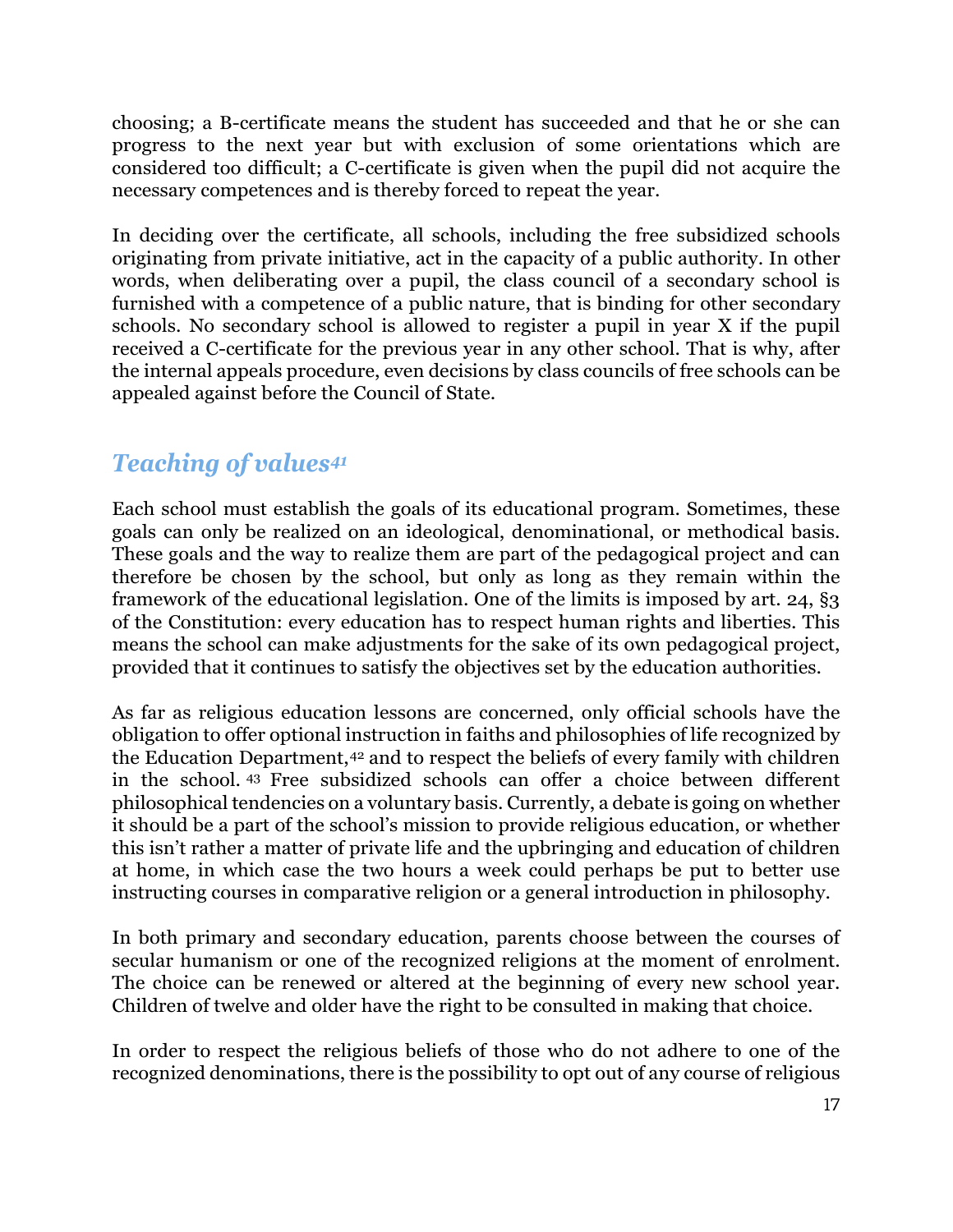education. The right to choose a religious education in accordance with one's beliefs has been deemed so important that even a temporary obligation to attend religious classes whilst awaiting a decision on the demanded exemption is considered a violation of art. 24 of the Constitution.[44](#page-21-17) This possibility to opt out exists only, specific exceptions set aside, [45](#page-21-18) in the official schools. The parents who have religious objections against one of the provided courses, fill out an application to secure an exemption. The school has no competence to evaluate the demand, nor does the applicant have to specify which religion or denomination he does adhere to. The school merely takes note of the application; control is limited to the right to verify that the hours during which the other pupils attend religious education, are usefully spent in relation to the pupil's own philosophical beliefs.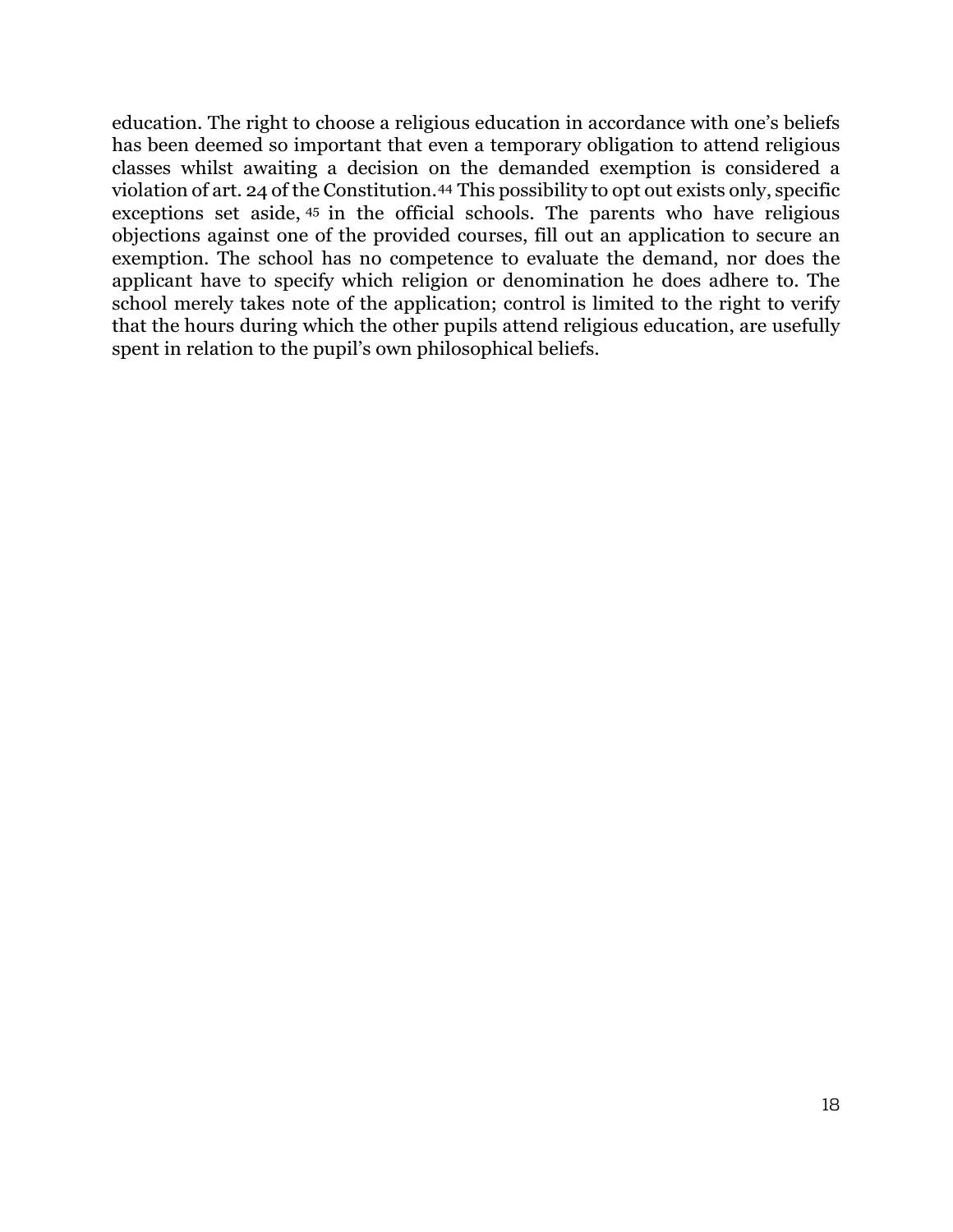### *Endnotes*

- <sup>1</sup> L.M. VENY, *Onderwijsrecht. I. Dragende beginselen*, Bruges, Die Keure, 2010, pp. 3- 5.
- <sup>2</sup> E. WITTE, J. DE GROOF and J. TYSSENS (eds.), *Het schoolpact van 1958. Ontstaan, grondlijnen en toepassing van een Belgisch compromis*, Brussels, VUBPress, 1999, 895 p. For an account in English of the Belgian historical developments, see C. GLENN, *Contrasting Models of State and Schoo*l, New York and London: Continuum, 2011.
- <sup>3</sup> J. DE GROOF, *La révision constitutionnelle de 1988 et l'enseignement*, Brussel, Story Scientia, 1989, p. 233.
- <sup>4</sup> X. Delgrange, "Mixité sociale, mixité religieuse: le droit de l'enseignement face à la diversité", in ringelheim, J., *Le droit et la diversité culturelle*, Bruxelles, Bruylant, 2011, pp. 503-567, esp. pp. 520-523.
- 5 Special Decree of July 14, 1998.

- <sup>6</sup> There is currently some debate on whether the school can force a pupil in primary school to repeat a year (J. DERIDDER, "Meester, mag ik overgaan, ja of nee? Zittenblijven in het basisonderwijs: wie beslist?", *TORB* 2011-12, 273-278) since the lawgiver has not explicitly given primary schools competence over this matter. In secondary school, the class counsel (klassenraad), comprised of the principal and the teachers that taught the pupil, decides whether the pupil can progress to the next year with an orientation of this of her choosing (A-certificate), he or she can progress to the next year but with exclusion of some orientations which are considered too difficult (B-certificate), of whether the pupil did not acquire the necessary competences and is thereby forced to repeat the year (C-certificate). Internal appeal and external appeal (Council of State – Raad van State) procedures are available against the latter two certificates.
- 7 Carpenter, plumber, etc.
- <sup>8</sup> From the month of September in the year of their 6th birthday until the end of the month of June of the year in which they turn 18.
- <sup>9</sup> Art. 34-36 of the Decree of February 25, 1997 on primary education. See also the Government Decree of July 13, 2007.
- <sup>10</sup> Art. 116-122 of the Codex of Secondary Education.
- <sup>11</sup> They usually omit to request recognition because they are unable  $-$  but mostly unwilling – to conform to all the preset conditions and requirements. See also L.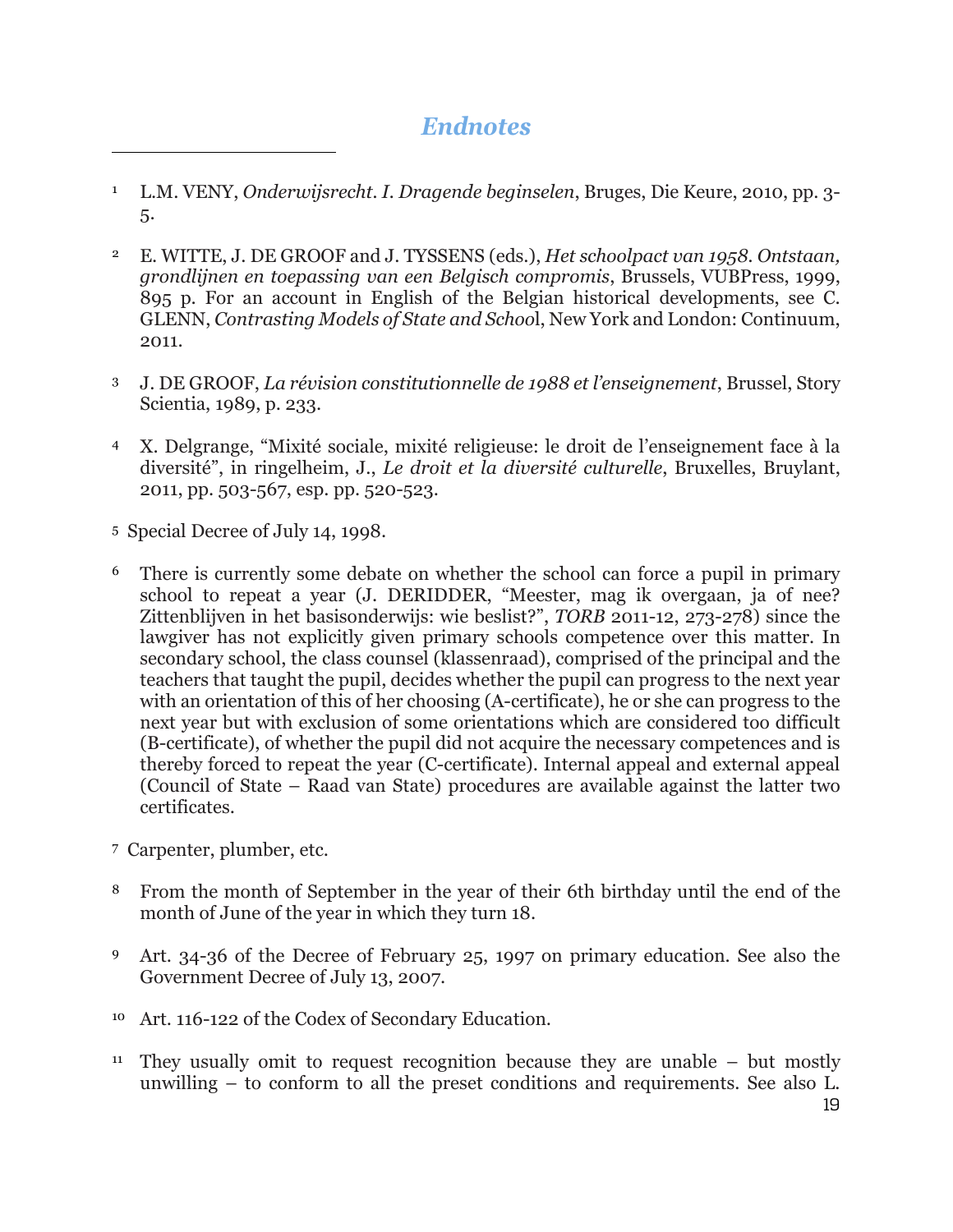VENY, "(Onderwijs) rechten van kinderen: een stand van zaken. Een merkelijke verbetering na 8 jaar kinderrechtenverdrag", in E. VERHELLEN et al., KinderrechtengIDS, Ghent, Mys & Breesch, 1998, p. 30.

- <span id="page-19-1"></span><span id="page-19-0"></span><sup>12</sup> L. VAN SLYCKEN, "Wie betaalt de kosten voor het leren zwemmen in het basisonderwijs?", *TORB* 1999-2000, p. 229; J. DE GROOF, *De grondwetsherziening van 1988 en het onderwijs*, Brussels, Story-Scientia, 1988, p. 112.
- <sup>13</sup> A. TIMMERMANS, "Recht op kosteloze toegang en op kosteloos onderwijs", in. F. ANG et al. (eds.), *Kids-Codex III – Onderwijsrecht, Vrijetijdsrecht, Vreemdelingenrecht,* Brussels, Larcier, 2010, p. 32.
- <span id="page-19-2"></span><sup>14</sup> Arbitragehof 21 april 1992, nr. 28/92.

- <span id="page-19-4"></span><span id="page-19-3"></span><sup>15</sup> J. DERIDDER, "Leerlingenrechten", in F. ANG et al. (eds.), *Kids-Codex III – Onderwijsrecht, Vrijetijdsrecht, Vreemdelingenrecht,* Brussels, Larcier, 2010, pp. 50- 51; F. ORNELIS en B. STEEN, "Het inschrijvingsrecht in het Vlaamse leerplichtonderwijs: hoeksteen of struikelsteen voor meer gelijke onderwijskansen?", *CDPK* 2004, pp. 188-190.
- <span id="page-19-5"></span><sup>16</sup> Arbitragehof November 4, 1998, nr. 110/98 and Arbitragehof, October 8, 2003, nr. 131/2003.
- <sup>17</sup> Art. 7, §2, decree February 25, 1997.
- <sup>18</sup> Art. 6 and following of the government decree of July 19, 2002 concerning the organization of the full time secondary education.
- <sup>19</sup> Art. 115/1 Codex Secondary Education.
- <sup>20</sup> This means the school does not have the physical space available to take on more pupils without compromising health and safety.
- <span id="page-19-6"></span><sup>21</sup> Art. III.8 of the 2002 Decree.
- <span id="page-19-7"></span><sup>22</sup> Art. III.8 of the 2002 Decree.
- <span id="page-19-8"></span><sup>23</sup> Art. II.1, §2 of the Decree. F. ORNELIS en B. STEEN, "Het inschrijvingsrecht in het Vlaamse leerplichtonderwijs: hoeksteen of struikelsteen voor meer gelijke onderwijskansen?", *CDPK* 2004, pp. 194-195.
- <span id="page-19-10"></span><span id="page-19-9"></span><sup>24</sup> R. VERSTEGEN, "Gelijke onderwijskansen in de Vlaamse Gemeenschap. Verkenning van enkele principiële vragen", *TORB* 2003-04, pp. 296-297.
- <sup>25</sup> Commissie Leerlingenrechten 13 oktober 2004, nr. 2004/062. J. DERIDDE**R**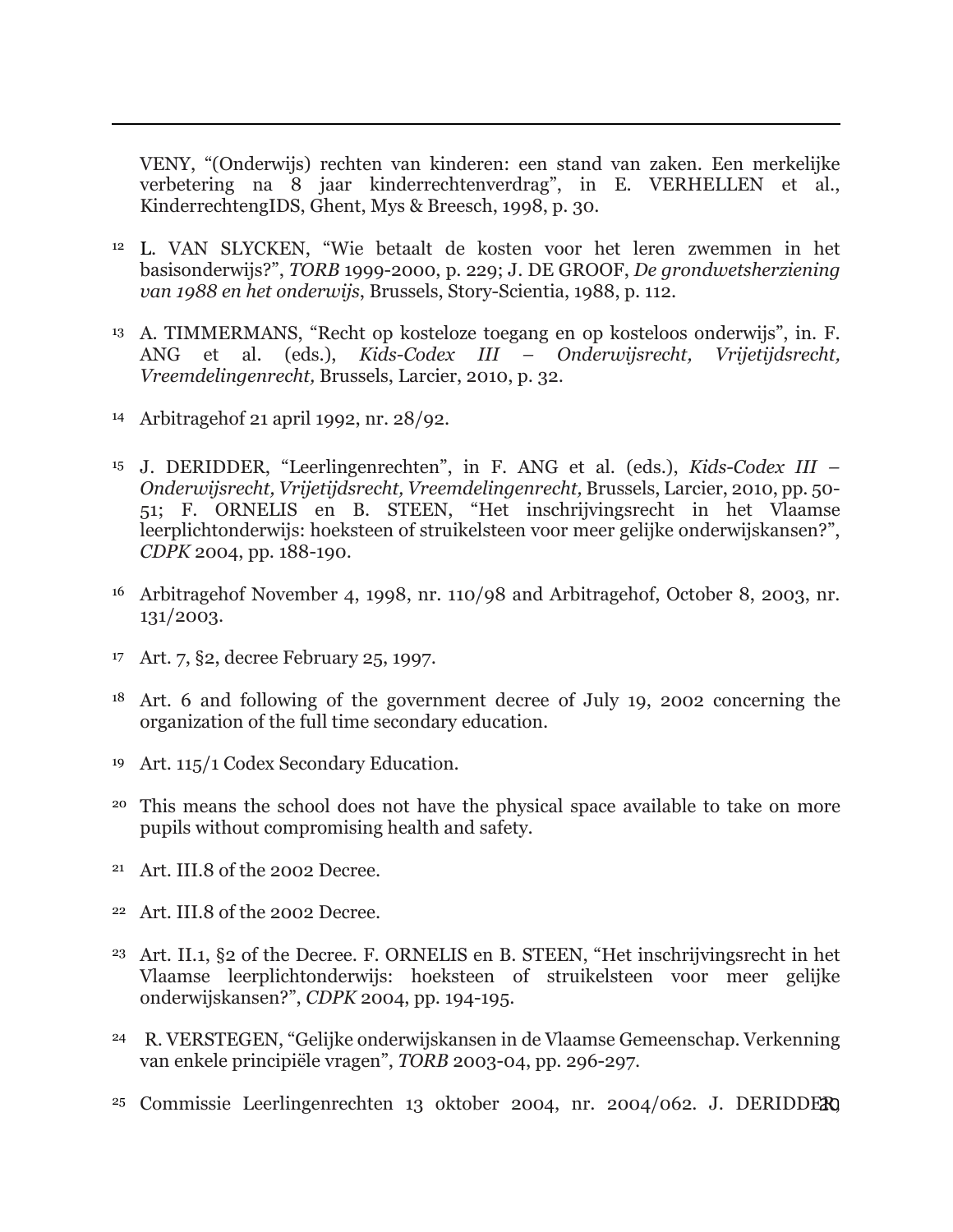"Leerlingenrechten. Recht op toegang tot de onderwijsinstelling", in F. ANG et al. (eds.), *Kids-Codex III – Onderwijsrecht, Vrijetijdsrecht, Vreemdelingenrecht,*  Brussels, Larcier, 2010, p. 52.

- <span id="page-20-0"></span><sup>26</sup> Antwerpen, December 19, 2000, *TORB* 2000-2001, pp. 313-314.
- <sup>27</sup> Arbitragehof 8 oktober 2003, nr. 131/2003.

- <span id="page-20-1"></span><sup>28</sup> *CDPK* 2004, 196. L. M. VENY, *Onderwijsrecht. I. Dragende beginselen*, Brugge, Die Keure, 2010, 162.
- <span id="page-20-2"></span><sup>29</sup> F. ORNELIS en B. STEEN, "Het inschrijvingsrecht in het Vlaamse leerplichtonderwijs: hoeksteen of struikelsteen voor meer gelijke onderwijskansen?",
- <span id="page-20-3"></span><sup>30</sup> B. STEEN, "Elk kind heeft recht op onderwijs in de school naar keuze…of toch niet?", *TJK* 2002, 260; B. STEEN, "Het inschrijvingsrecht in het leerplichtonderwijs is niet strijdig met de actieve onderwijsvrijheid", *TJK* 2004, nr. 5; F. ORNELIS, "Het Vlaamse decreet voor gelijke onderwijskansen", *School en Wet* 2003, 255; F. ORNELIS en B. STEEN, "Het inschrijvingsrecht in het Vlaamse leerplichtonderwijs: hoeksteen of struikelsteen voor meer gelijke onderwijskansen?", *CDPK* 2004, 194. See also R. VERSTEGEN, "Gelijke onderwijskansen in de Vlaamse Gemeenschap", in F.H.J.G. BREKELMANS, C.W. NOORLANDEER en R. VERSTEGEN, *Gelijke onderwijskansen. Verslagboek Symposium 14 november 2003*, in VOR, *Onderwijsrecht 23*, Den Haag, SDU, 2003, nrs. 11-17.
- <span id="page-20-6"></span><span id="page-20-5"></span><span id="page-20-4"></span><sup>31</sup> Circular Letter SO/2005/07, art. 1.1.2.
- <span id="page-20-7"></span><sup>32</sup> See J. DERIDDER and C. DRIESEN, *Recht naar school. Onderwijsrecht voor secundaire scholen*, Antwerpen-Cambridge, 2011, p. 36.
- <span id="page-20-8"></span><sup>33</sup> Decree concerning the legal status of certain personnel of the '*Gemeenschapsonderwijs*'.
- <span id="page-20-10"></span><span id="page-20-9"></span><sup>34</sup> L.M. VENY, *Onderwijsrecht. I. Dragende beginselen*, Bruges, Die Keure, 2010, pp. 148-151.
- <span id="page-20-11"></span>35 R vS 28 februari 1995, nr. 51.833, Van Craenenbroeck.
- <span id="page-20-12"></span>36 Recently: B. VERBEECK, "Zittenblijven in het basisonderwijs: een juridische anomalie?", *TORB* 2011-12, pp. 270-272; B. PLETINCK, "Zittenblijven: wie beslist?", *TORB* 2011-12, pp. 272-273; J. DERIDDER, "Meester, mag ik overgaan, ja of nee? Zittenblijven in het basisonderwijs: wie beslist?", *TORB* 2011-12, pp. 273-278.
- <span id="page-20-13"></span>37 RvS 4 oktober 2001,nr. 215.532, De Troyer, *TORB* 2011-212, pp. 267-270.